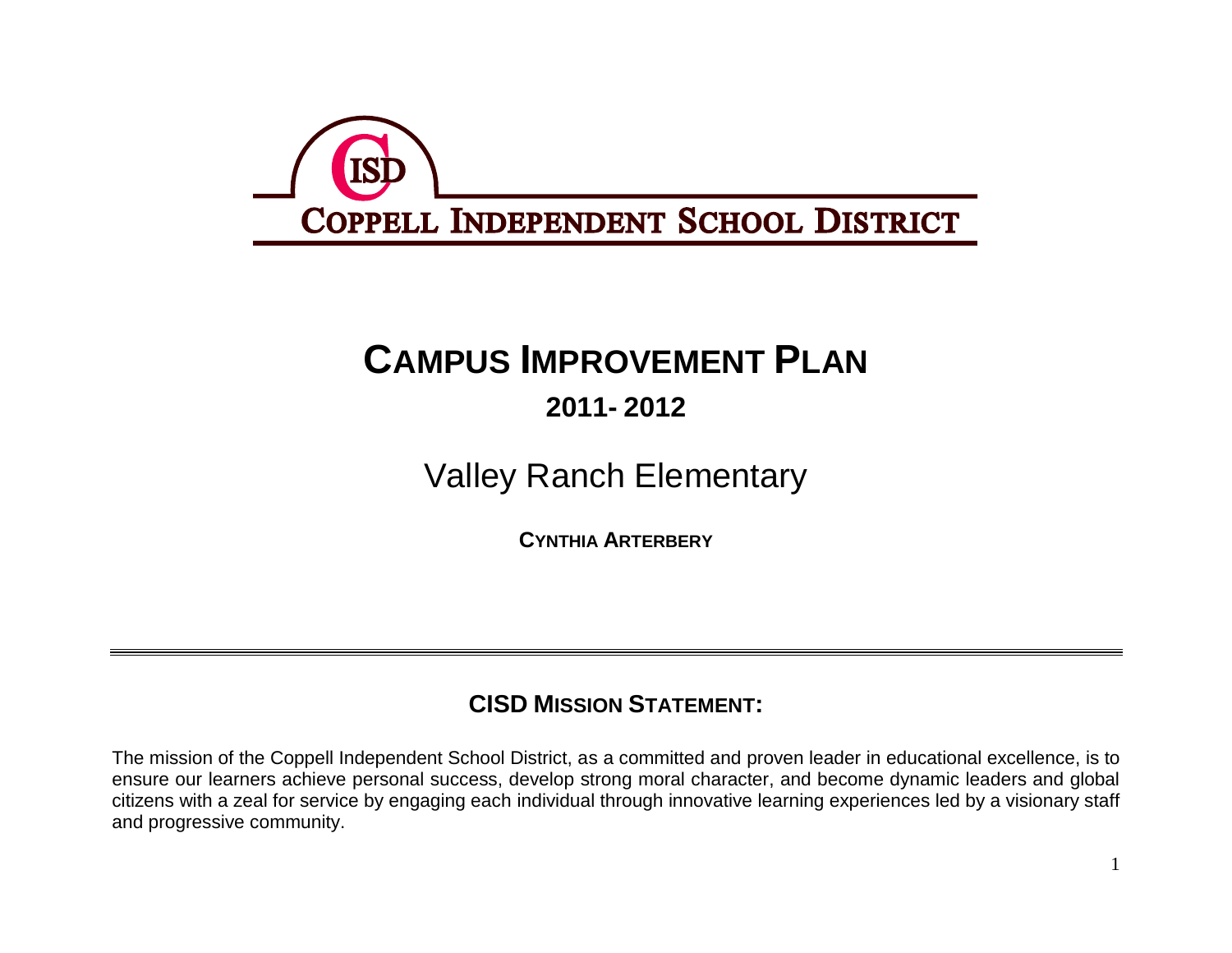## **CISD DISTRICT IMPROVEMENT PLAN**

**STRATEGIC OBJECTIVE/GOAL 1:** We will effectively deliver a rigorous and relevant curriculum using technology, assessment data and other effective instructional strategies to engage all learners in meaningful learning experiences.

- **Performance Objective 1**: Align the written, taught and assessed curriculum.
- **Performance Objective 2:** Sustain district-wide EC-12 TEKS-aligned curriculum and assessment with research-based instructional practices that enhance all curricular areas.
- **Performance Objective 3:** Communicate district assessment plan to parents and teachers and report outcomes individually to parents and collectively to stakeholders.
- **Performance Objective 4:** Expand district educational and business partnerships with the local and global community.
- **Performance Objective 5:** Implement a system or systems to assess 21<sup>st</sup> Century skills.
- **Performance Objective 6:** Integrate 21<sup>st</sup> century learning skills within the district.
- **Performance Objective 7:** Increase connections between real world experiences and authentic classroom instruction.
- **Performance Objective 8:** Transform systems to more effectively prepare students to be successful in post-secondary education and beyond.
- **Performance Objective 9:** Expand program options and the learning continuum to reinforce strengths, needs, and interests of students served in the gifted and talented program.
- **Performance Objective 10:** Sustain district-wide EC-12 TEKS-aligned curriculum and assessment with research-based instructional practices that enhance all Special Education curricular areas.
- **Performance Objective 11:** Sustain a district-wide effective School Health Advisory Council (SHAC).
- **Performance Objective 12:** Implement the requirements and purposes to meet State and Federal targets Special Education.
- **Performance Objective 13:** Improve student performance and program effectiveness by meeting State and Federal standards
	- Meet or exceed the state target percentage of students graduating with a Recommended High School Program (RHSP) who are receiving Special Education services
	- Maintain acceptable percentage related to state target of In-School Suspension (ISS) placements for students receiving Special Education services.
- **Performance Objective 14:** Maintain 100% highly qualified teachers at each campus.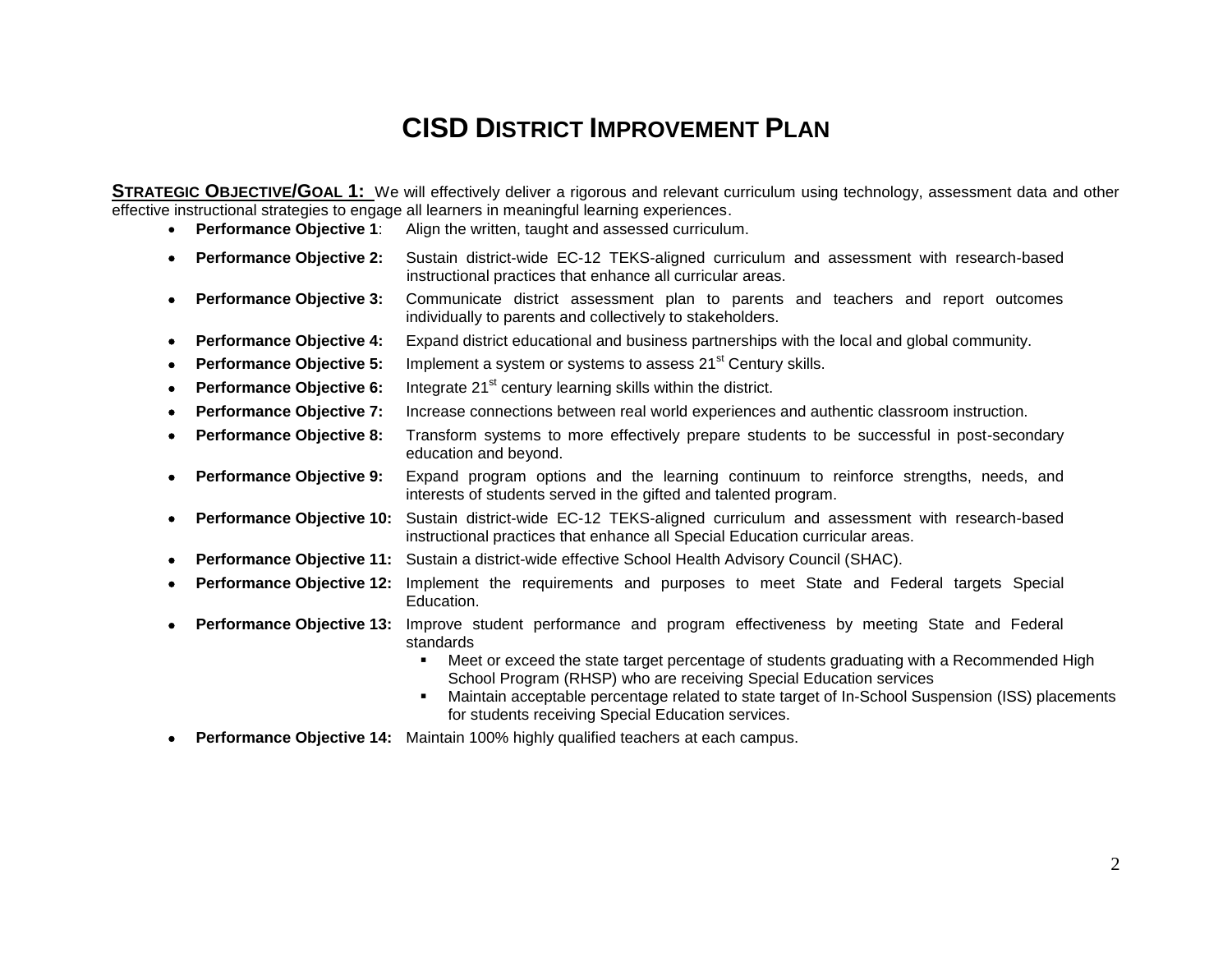**STRATEGIC OBJECTIVE/GOAL 2:** We will identify CISD character traits to be integrated throughout the district and develop means to assess student demonstration of those traits.

|           | • Performance Objective 1:      | Promote the development and demonstration of positive character traits including (but not<br>limited to): Courage, Trustworthiness, Integrity, Respect & Courtesy, Responsibility, Fairness,<br>Caring, Good Citizenship, School Pride consistent with the terms of the TEC Section 29.906. |
|-----------|---------------------------------|---------------------------------------------------------------------------------------------------------------------------------------------------------------------------------------------------------------------------------------------------------------------------------------------|
| $\bullet$ | <b>Performance Objective 2:</b> | Embed Character Education within the CISD Curriculum and service learning project in order to reach<br>all students.                                                                                                                                                                        |

**Performance Objective 3:** Sustain a District-wide safe and drug free school program.

**STRATEGIC OBJECTIVE/GOAL 3:** We will increase efficiency in the district operations and educational delivery system through the use of technology, and further develop business and community partnerships in order to best achieve our mission and objectives.

|           | • Performance Objective 1:      | Increase CISD staff's level of technology integration expertise (proficiencies) through a<br>differentiated staff development program that addresses 21 <sup>st</sup> Century technology skills.                  |
|-----------|---------------------------------|-------------------------------------------------------------------------------------------------------------------------------------------------------------------------------------------------------------------|
|           | • Performance Objective 2:      | Ensure the availability of resources necessary for students to create digital portfolios, and utilize<br>communication tools such as wikis, blogs, and social networking.                                         |
|           | • Performance Objective 3:      | Develop a "green" IT strategy and promote "green" initiatives to reduce energy costs and<br>appropriately manage electronic waste.                                                                                |
| $\bullet$ | <b>Performance Objective 4:</b> | Enhance the communication system to provide district staff, parents, community members, and<br>business partners with secure, effective and efficient communication via a reliable and dynamic<br>infrastructure. |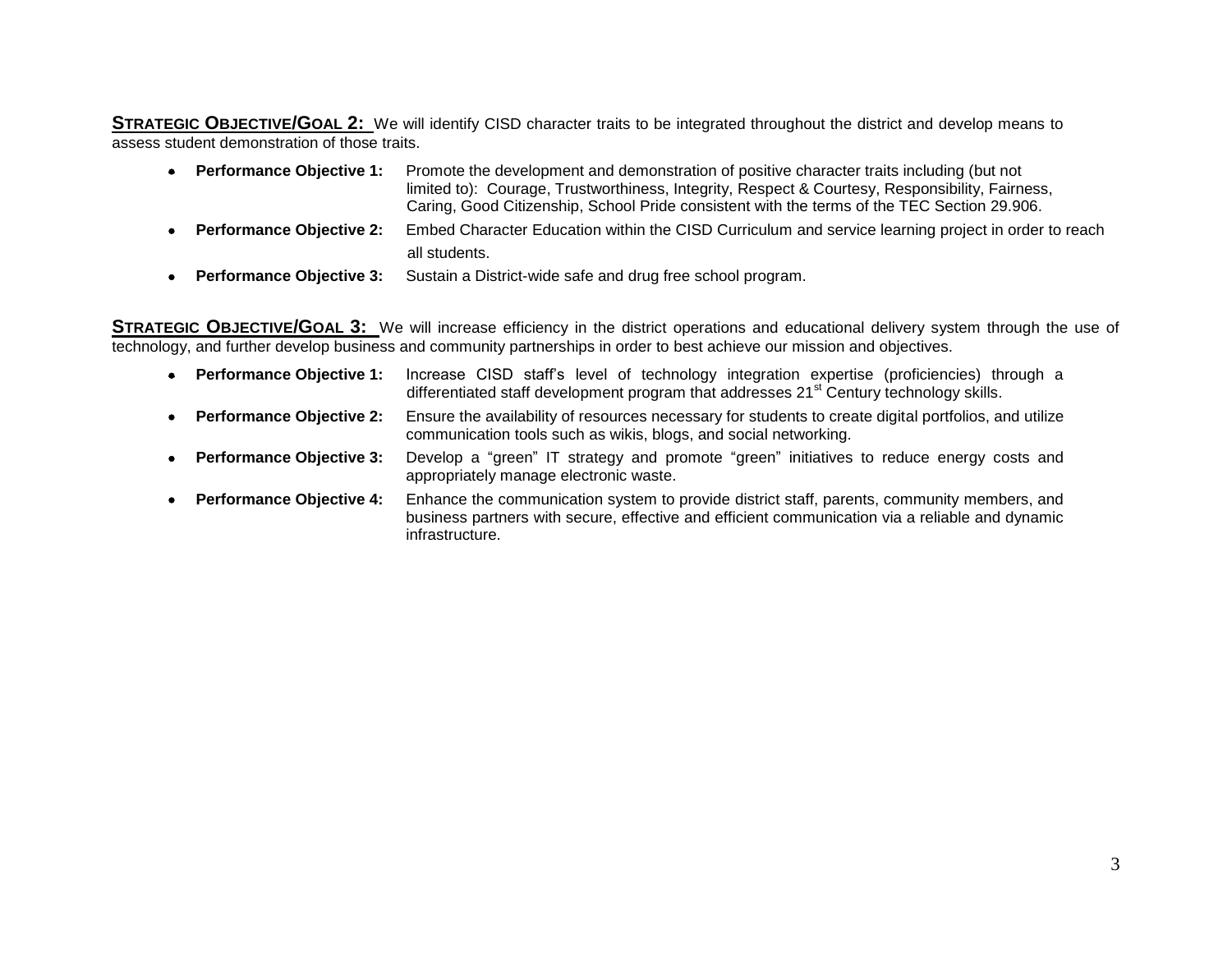## **CAMPUS SITE-BASED COMMITTEE**

#### **2011 - 12 COMMITTEE MEMBERS**

| <b>NAME OF PARTICIPANT</b> | <b>COMMITTEE ROLE</b>                |
|----------------------------|--------------------------------------|
| <b>CYNTHIA ARTERBERY</b>   | <b>PRINCIPAL</b>                     |
|                            |                                      |
| <b>DANA MCMILLIN</b>       | <b>ASSISTANT PRINCIPAL</b>           |
| <b>JENNIFER COLLIEN</b>    | <b>COUNSELOR</b>                     |
| <b>BETH MEADOR</b>         | <b>PREK</b>                          |
| <b>KATIE KENNEDY</b>       | <b>KINDER</b>                        |
| <b>MARY RODRIGUEZ</b>      | $1ST$ GRADE                          |
| <b>JEANNIE SANCHEZ</b>     | $2^{ND}$ GRADE                       |
| <b>APRIL OWEN</b>          | $3RD$ GRADE                          |
| <b>NADYA GULAM</b>         | 4TH GRADE                            |
| <b>KIM MCCALMONT</b>       | $5TH$ GRADE                          |
| <b>LINDA MULKEY</b>        | <b>SPECIALS REPRESENTATIVE</b>       |
|                            |                                      |
| <b>PENNY TRAMMEL</b>       | <b>DISTRICT LEVEL CAMPUS LIAISON</b> |
| <b>DEBRA ROARK-MACRAE</b>  | <b>PARENT REPRESENTATIVE</b>         |
| <b>OMNI HOTEL</b>          | <b>COMMUNITY BUSINESS PARTNER</b>    |
| <b>CATHY BENNETT</b>       | <b>VRE COMMUNITY MEMBER</b>          |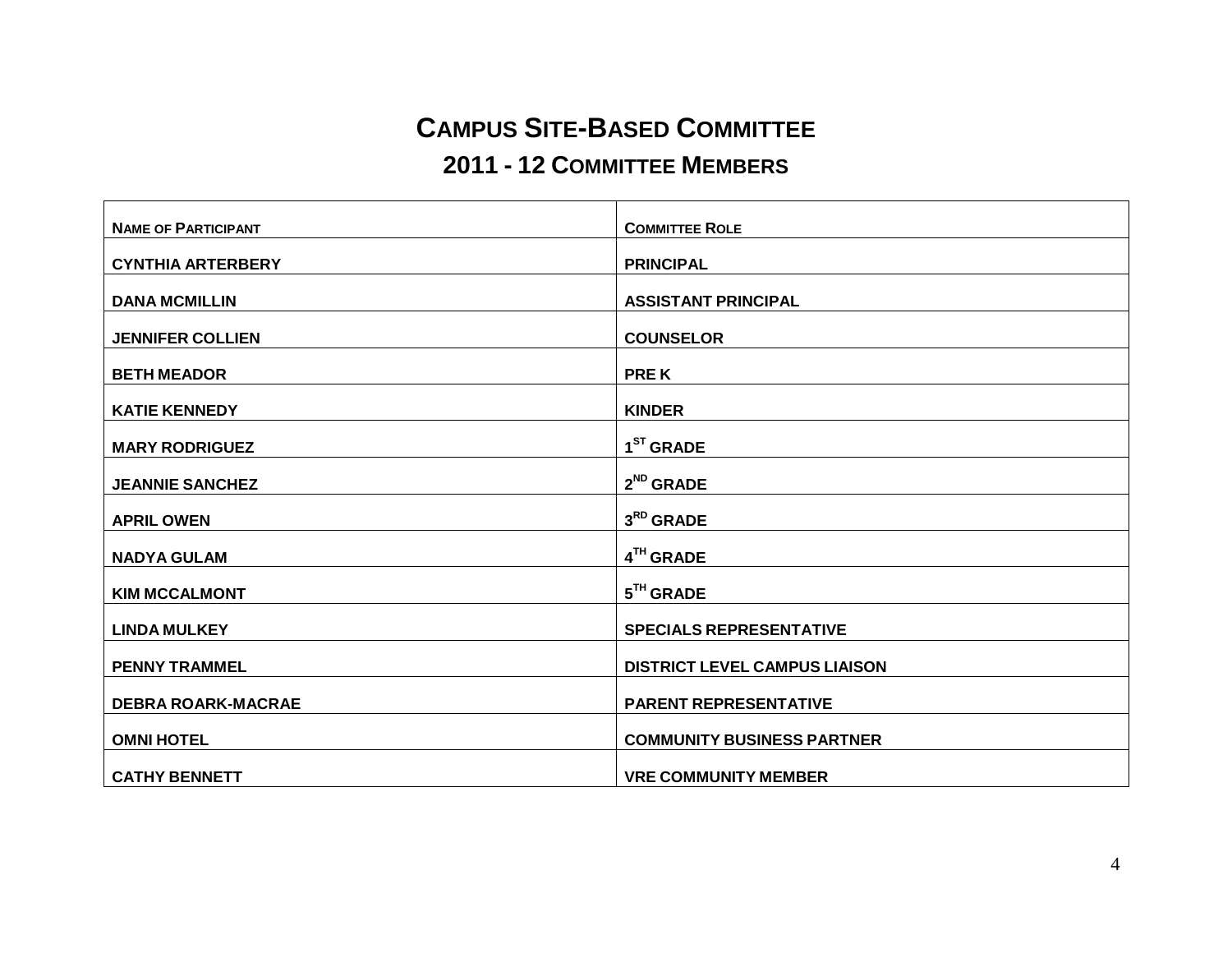

# COPPELL INDEPENDENT SCHOOL DISTRICT

| <b>Reading/ELA</b><br><b>TAKS Scores</b><br>(%) | <b>All Students</b> | <b>African</b><br>American | <b>White</b> | <b>Hispanic</b> | <b>Econ</b><br><b>Disadv</b> | <b>LEP</b> | <b>Spec Ed</b> | <b>At-Risk</b> | <b>CATE-</b><br>(Secondary<br>Only) | <b>GT</b> |
|-------------------------------------------------|---------------------|----------------------------|--------------|-----------------|------------------------------|------------|----------------|----------------|-------------------------------------|-----------|
| 2009-2010<br><b>Results</b>                     | 99%                 | 100%                       | 100%         | 100%            | 100%                         | 98%        | 100%           | 100%           |                                     | 100%      |
| 2010-2011<br><b>Results</b>                     | 98%                 | 90%                        | 99%          | 100%            | 96%                          | 90%        | 89%            | 95%            |                                     | 100%      |
| Improvement<br><b>Status</b>                    | $-1%$               | $-10%$                     | $-1%$        | 0%              | -4%                          | $-8%$      | $-11%$         | $-5%$          |                                     | 0%        |
| 2011-2012<br><b>Goals</b>                       | 100%                | 100%                       | 100%         | 100%            | 100%                         | 100%       | 100%           | 100%           |                                     | 100%      |

| Analysis of Data: based on the review of program implementation, disaggregated data, and input from stakeholders.                    |
|--------------------------------------------------------------------------------------------------------------------------------------|
| Continue to intervene early and with fidelity with students after benchmarks are completed. Teachers will continue to bring concerns |
| to PST for a needs assessment. Continue to make next step decisions based on progress monitoring and other assessment data.          |
| The At-Risk population fell nearly 20%. It was the largest decline in any subpopulations.                                            |
|                                                                                                                                      |
|                                                                                                                                      |
|                                                                                                                                      |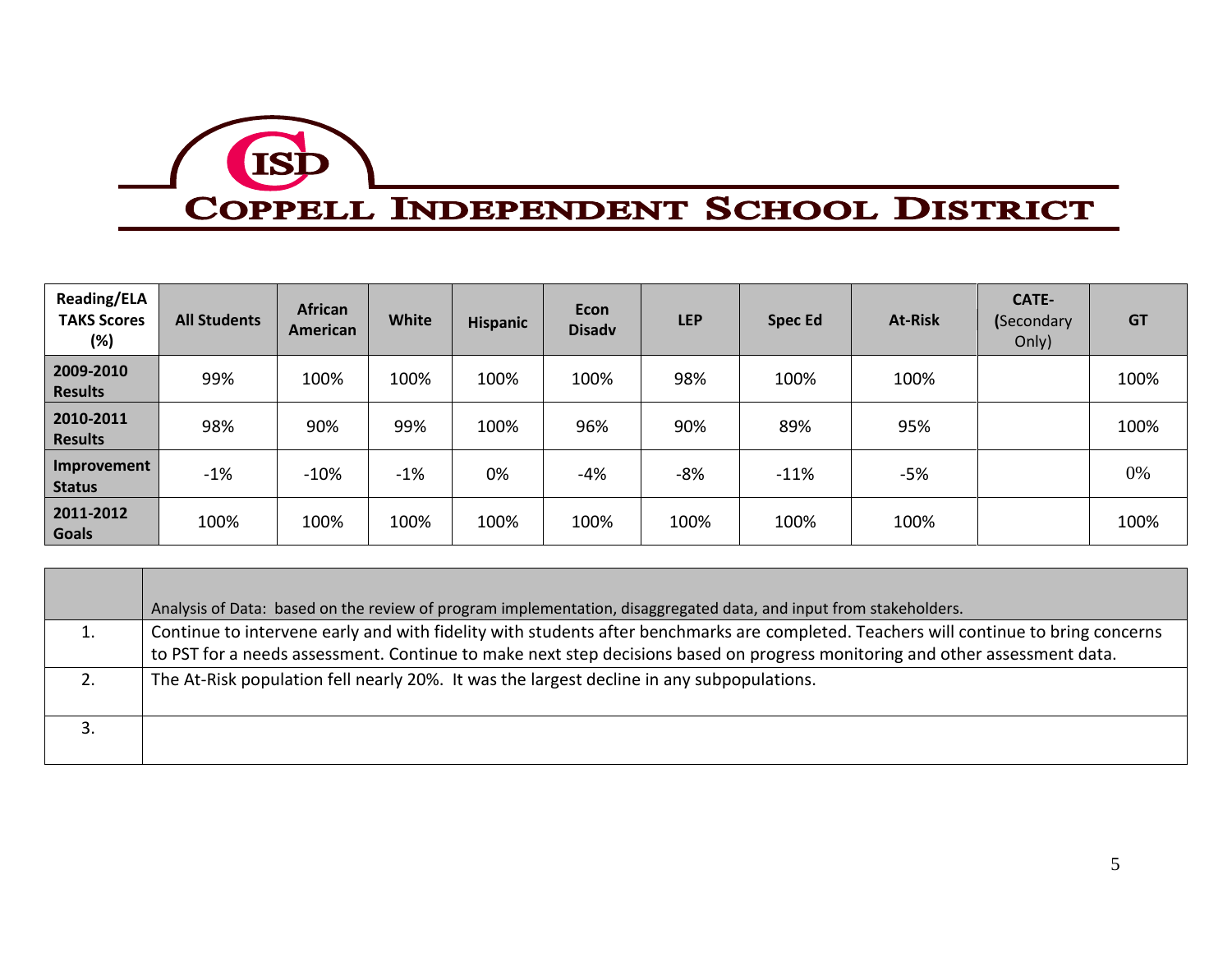| <b>Math TAKS</b><br>Scores (%) | <b>All Students</b> | <b>African</b><br>American | <b>White</b> | <b>Hispanic</b> | <b>Econ</b><br><b>Disadv</b> | <b>LEP</b> | <b>Spec Ed</b> | <b>At-Risk</b> | CATE-<br>(Secondary<br>Only) | <b>GT</b> |
|--------------------------------|---------------------|----------------------------|--------------|-----------------|------------------------------|------------|----------------|----------------|------------------------------|-----------|
| 2009-2010<br><b>Results</b>    | 95%                 | 70%                        | 96%          | 100%            | 87%                          | 94%        | 43%            | 84%            |                              | 100%      |
| 2010-2011<br><b>Results</b>    | 97%                 | 86%                        | 100%         | 94%             | 94%                          | 86%        | 100%           | 80%            |                              | 100%      |
| Improvement<br><b>Status</b>   | $+2%$               | $+16%$                     | $+4%$        | $-6%$           | $+7%$                        | -8%        | $+67%$         | -4%            |                              | 0%        |
| 2011-2012<br><b>Goals</b>      | 100%                | 100%                       | 100%         | 100%            | 100%                         | 100%       | 100%           | 90%            |                              | 100%      |

|    | Analysis of Data: based on the review of program implementation, disaggregated data, and input from stakeholders.                  |
|----|------------------------------------------------------------------------------------------------------------------------------------|
| 1. | Strengthen fidelity and resources for math intervention.                                                                           |
|    |                                                                                                                                    |
| 2. | Use comp ed funds for a math interventionist to deliver Tier II, off grade level instruction to targeted students in October after |
|    | beginning of year assessments are given.                                                                                           |
| 3. | The African American and LEP students saw large gains in their math skills.                                                        |
|    |                                                                                                                                    |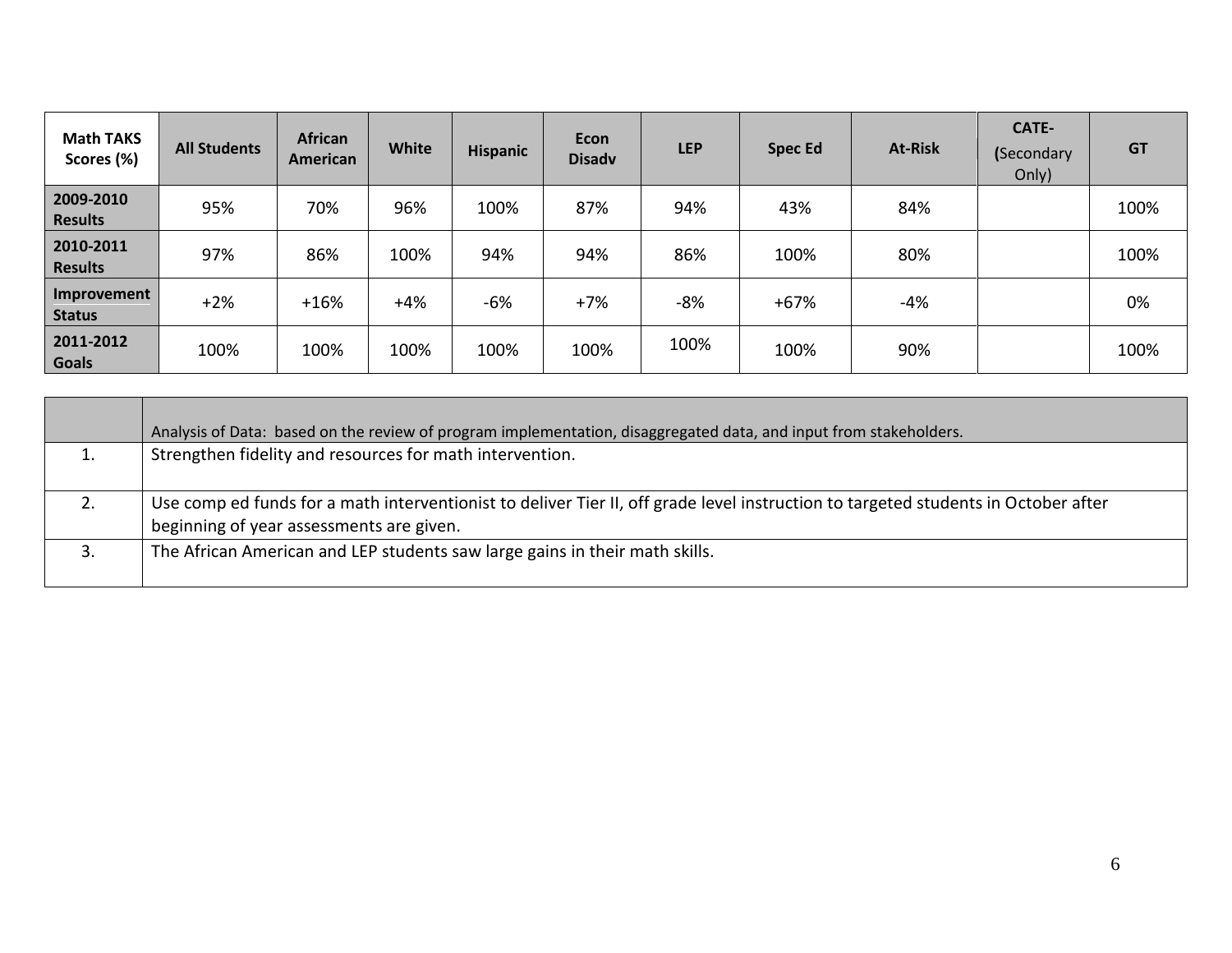| <b>Writing TAKS</b><br>Scores (%) | <b>All Students</b> | <b>African</b><br>American | <b>White</b> | <b>Hispanic</b> | <b>Econ</b><br><b>Disadv</b> | <b>LEP</b> | <b>Spec Ed</b> | <b>At-Risk</b> | CATE-<br>(Secondary<br>Only) | <b>GT</b> |
|-----------------------------------|---------------------|----------------------------|--------------|-----------------|------------------------------|------------|----------------|----------------|------------------------------|-----------|
| 2009-2010<br><b>Results</b>       | 100%                | 100%                       | 100%         | 100%            | 100%                         | 100%       | 100%           | 100%           | N/A                          | 100%      |
| 2010-2011<br><b>Results</b>       | 100%                | 100%                       | 100%         | 100%            | 100%                         | 100%       | 100%           | 100%           | N/A                          | 100%      |
| Improvement<br><b>Status</b>      | 0%                  | 0%                         | 0%           | 0%              | 0%                           | 0%         | 0%             | 0%             | N/A                          | 0%        |
| 2011-2012<br><b>Goals</b>         | 100%                | 100%                       | 100%         | 100%            | 100%                         | 100%       | 100%           | 100%           | N/A                          | 100%      |

|    | Analysis of Data: based on the review of program implementation, disaggregated data, and input from stakeholders.                                                                                                                                                                              |
|----|------------------------------------------------------------------------------------------------------------------------------------------------------------------------------------------------------------------------------------------------------------------------------------------------|
| 1. | Continue use of thinking maps, Write from the Beginning, and Write Traits to enhance the writing program.                                                                                                                                                                                      |
|    | Have $4^{\text{m}}$ grade attend trainings regarding new STAAR writing test. A new push would be for the increase of expository writing. The $4^{\text{th}}$<br>grade team will give training to the faculty to ensure that across the grade levels, everyone is working toward the same goal. |
|    |                                                                                                                                                                                                                                                                                                |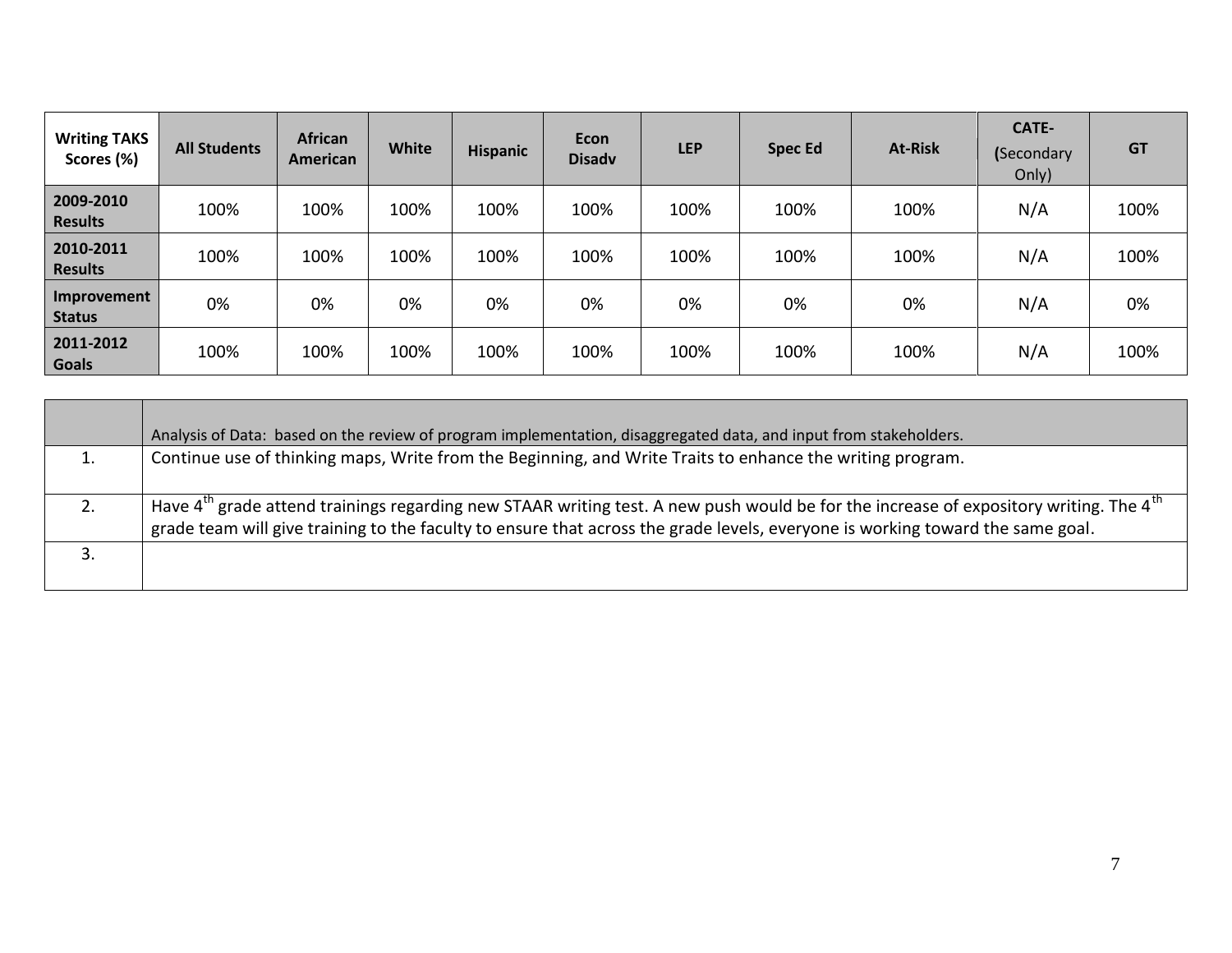| <b>Science TAKS</b><br>Scores (%) | <b>All Students</b> | <b>African</b><br>American | <b>White</b> | <b>Hispanic</b> | <b>Econ</b><br><b>Disadv</b> | <b>LEP</b> | <b>Spec Ed</b> | <b>At-Risk</b> | CATE-<br>(Secondary<br>Only) | <b>GT</b> |
|-----------------------------------|---------------------|----------------------------|--------------|-----------------|------------------------------|------------|----------------|----------------|------------------------------|-----------|
| 2009-2010<br><b>Results</b>       | 97%                 | 75%                        | 100%         | 100%            | 100%                         | 100%       | 67%            | ------         |                              | 100%      |
| 2010-2011<br><b>Results</b>       | 100%                | 100%                       | 100%         | 100%            | 100%                         | 100%       | 100%           | 100%           | N/A                          | 100%      |
| Improvement<br><b>Status</b>      | $+3%$               | $+25%$                     | 0%           | 0%              | 0%                           | 0%         | $+33%$         | 100%           |                              | 0%        |
| 2011-2012<br><b>Goals</b>         | 100%                | 100%                       | 100%         | 100%            | 100%                         | 100%       | 100%           | 100%           |                              | 100%      |

|    | Analysis of Data: based on the review of program implementation, disaggregated data, and input from stakeholders. |
|----|-------------------------------------------------------------------------------------------------------------------|
|    | Continue to attend science trainings that enhance hands on and inquiry based learning.                            |
| 2. | Have content science specialist continue to share new elements of TEKS based teaching in relationship to STAAR.   |
|    |                                                                                                                   |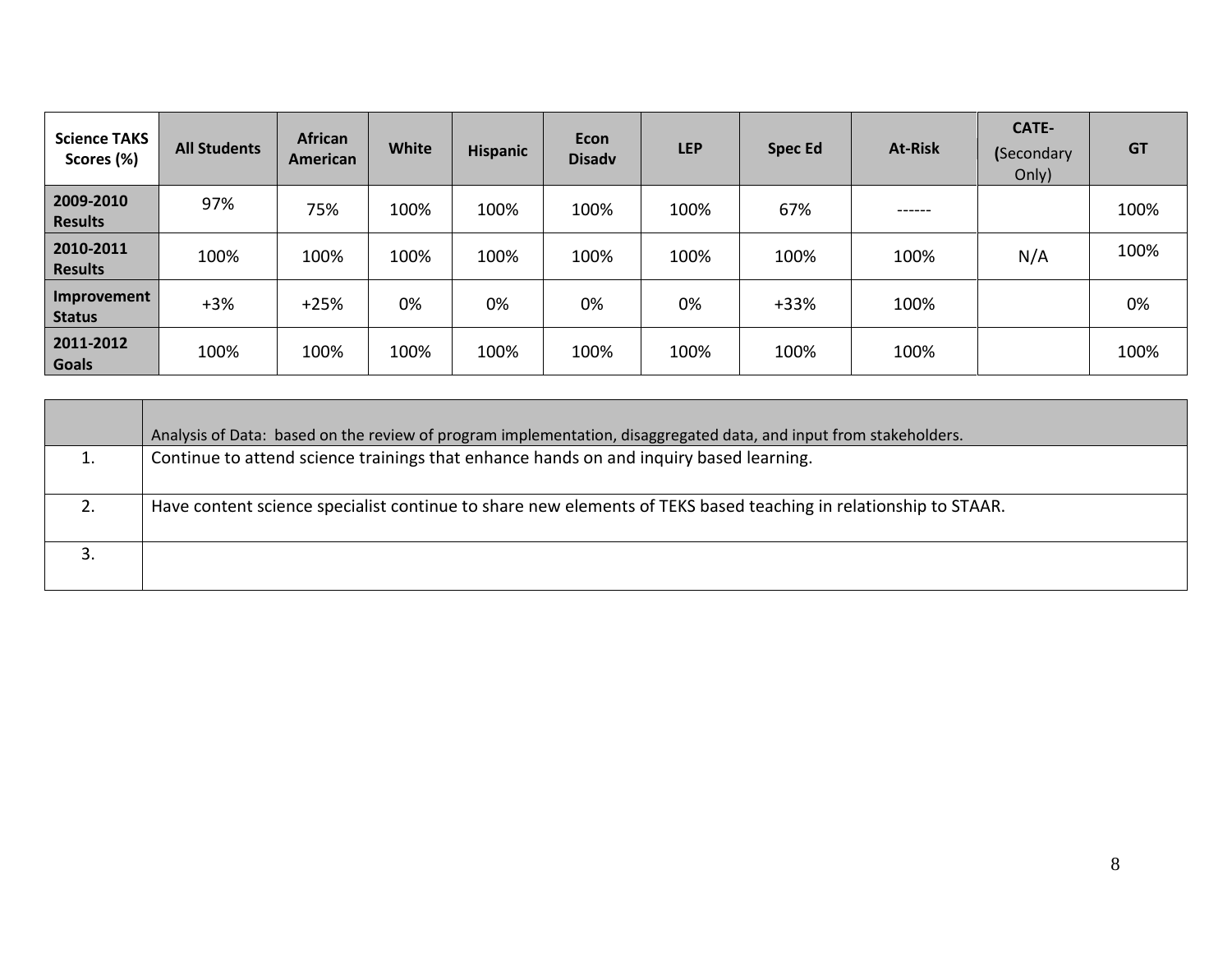| <b>Social Studies</b><br><b>TAKS Scores</b><br>(%) | <b>All Students</b> | African<br>American | White | Hispanic | <b>Econ</b><br><b>Disadv</b> | <b>LEP</b> | <b>Spec Ed</b> | At-Risk | CATE-<br>(Secondary<br>Only) | <b>GT</b> |
|----------------------------------------------------|---------------------|---------------------|-------|----------|------------------------------|------------|----------------|---------|------------------------------|-----------|
| 2009-2010<br><b>Results</b>                        | N/A                 |                     |       |          |                              |            |                |         |                              |           |
| 2010-2011<br><b>Results</b>                        |                     |                     |       |          |                              |            |                |         |                              |           |
| Improvement<br><b>Status</b>                       |                     |                     |       |          |                              |            |                |         |                              |           |
| 2011-2012<br><b>Goals</b>                          |                     |                     |       |          |                              |            |                |         |                              |           |

| Analysis of Data: based on the review of program implementation, disaggregated data, and input from stakeholders. |
|-------------------------------------------------------------------------------------------------------------------|
|                                                                                                                   |
|                                                                                                                   |
|                                                                                                                   |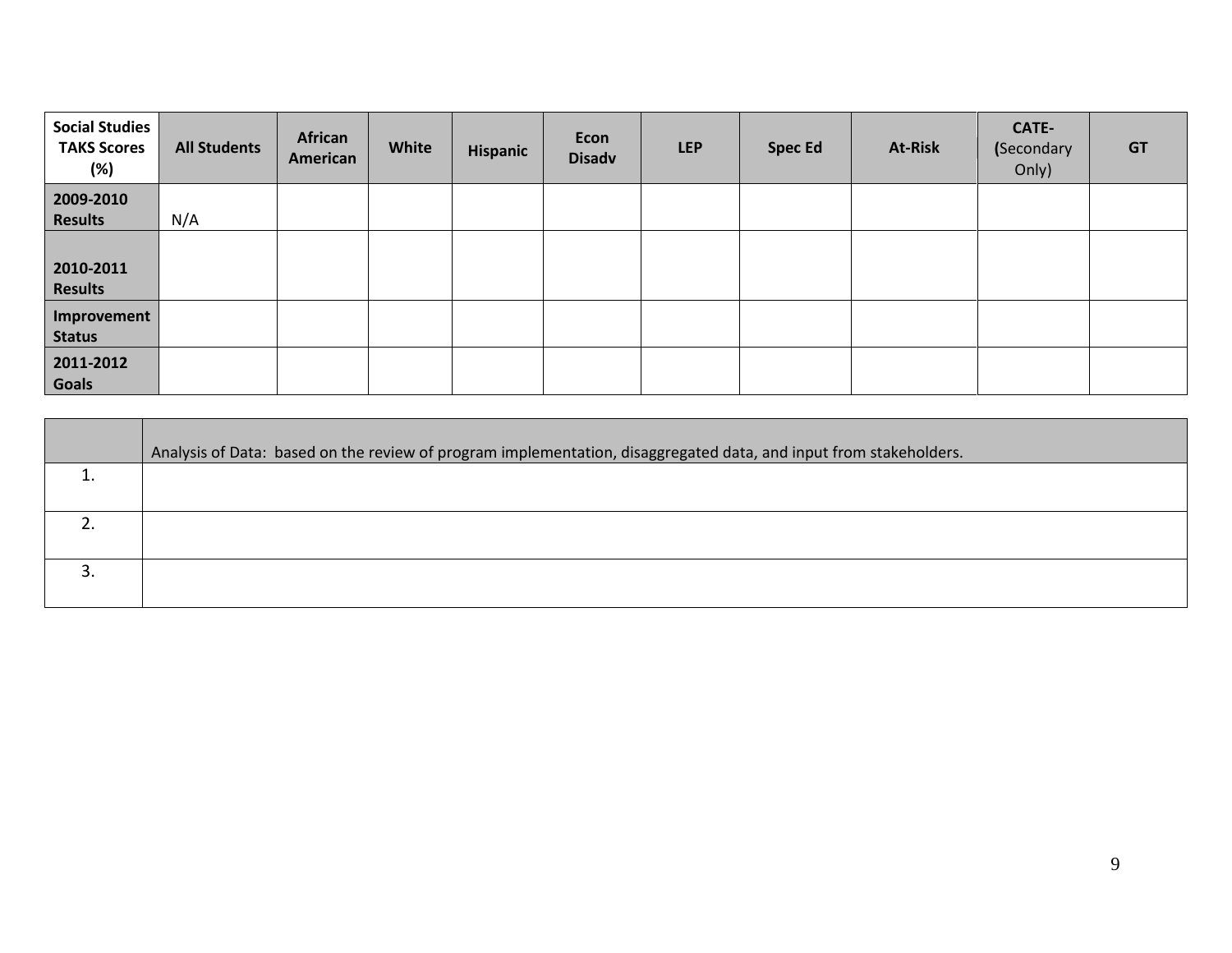| Attendance: Discuss your attendance concerns and celebrations. List any actions and resources.                                       |
|--------------------------------------------------------------------------------------------------------------------------------------|
| Sending out of tardy and absence letters when progress reports and report cards are sent home has reduced the number of excessive    |
| attendance issues. When looking at each report between letters that were sent out, most students had stayed the same regarding their |
| numbers of tardies and absences.                                                                                                     |
| We had one attendance meeting for a student that did not meet the 90% attendance law this past year. We also had one student that    |
| was about to be sent to truancy court, and through numerous conversations with the parent, that situation never went any further.    |

|          | Dropouts (if applicable): Discuss your dropout rates, concerns and celebrations. List any actions and resources. |
|----------|------------------------------------------------------------------------------------------------------------------|
| <b>.</b> | N/A                                                                                                              |

|    | Retention (if applicable): Discuss your retention concerns and celebrations. List any actions and resources.                                     |
|----|--------------------------------------------------------------------------------------------------------------------------------------------------|
| 1. | We have 9 students, 1st-3 <sup>rd</sup> that will be retained for the 2011-2012 school year. Each student has an extensive intervention plan for |
|    | next year, and parents have been an active participant throughout the year in the decision making process, as four retention cases               |
|    | were at a strong parent and committee request. Many students are young both socially and academically and the committee felt that                |
|    | they needed more educational opportunity. Two students were transferred in this past year, and some basic foundations of learning                |
|    | were lacking. Two additional students were assessed in August after summer school and were retained.                                             |
| 2. | Early interventions will be monitored closely especially for these students, as well as all other students.                                      |
|    |                                                                                                                                                  |

|    | Culture and Climate: Discuss your culture and climate concerns and celebrations. List any actions and resources.                    |
|----|-------------------------------------------------------------------------------------------------------------------------------------|
| 1. | The VRE scheduling committee met for its second year after taking input from the staff about scheduling issues versus instructional |
|    | time. We were able to review what changes were made last year, and determine whether that change was still working, needed          |
|    | tweaking, or needed to be deleted completely. All team members had spoken with their teams to get feedback in these important       |
|    | decisions for our campus, and felt as everyone was being represented.                                                               |
| 2. | Our teachers were able to visit many neighboring and local schools to gain information on teaching strategies. They were also given |
|    | planning time to debrief about their learning.                                                                                      |
|    | VRE will participate in the Region X campus culture training.                                                                       |
|    |                                                                                                                                     |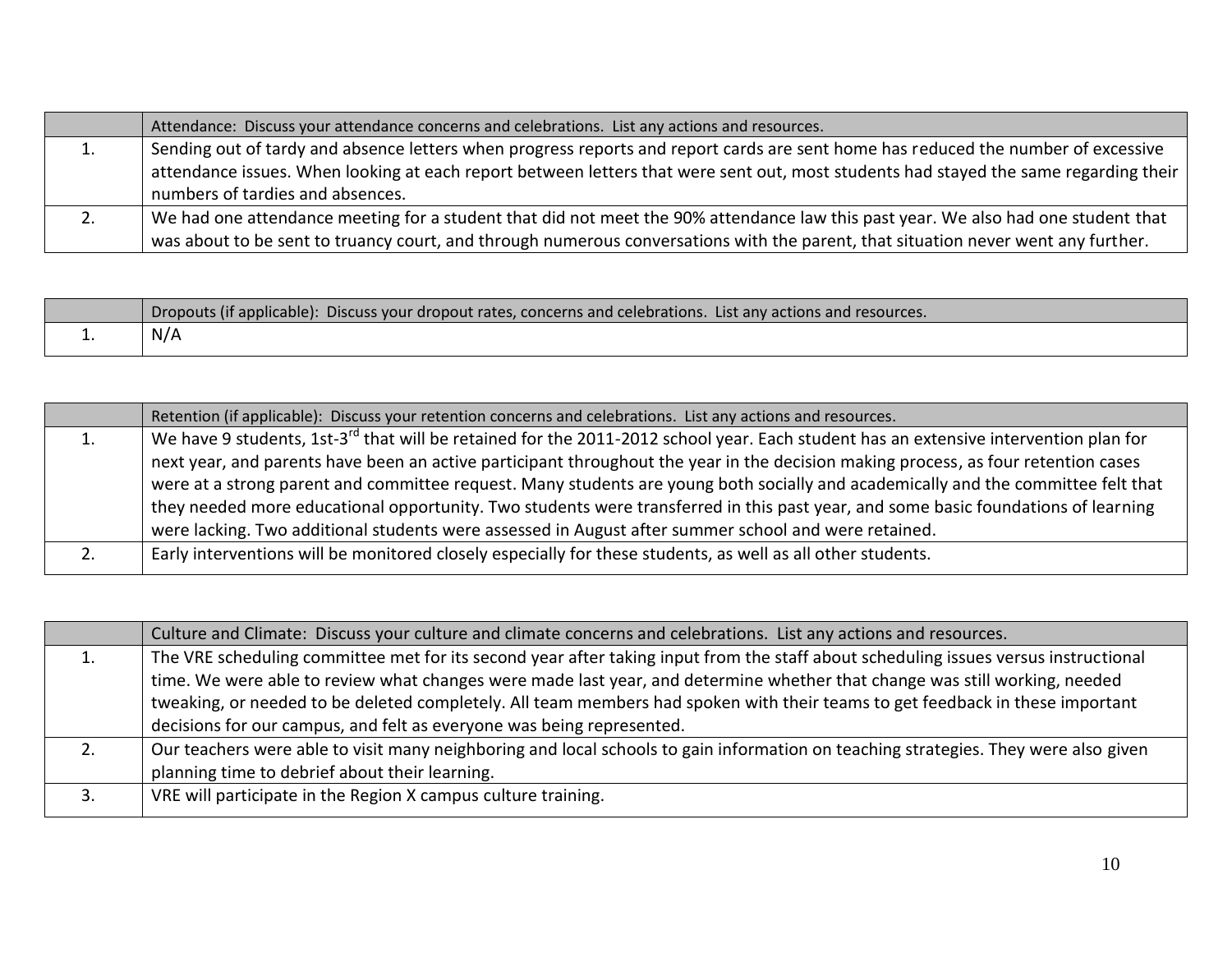| <b>Strategic</b><br><b>Objective/Goal</b><br>1:                                                                                 | We will effectively deliver a rigorous and relevant curriculum using technology, assessment data and other effective instructional strategies to<br>engage all learners in meaningful learning experiences.                                                          |       |                                                                        |                |              |                                                                                                                                        |                                                                                                                                    |  |  |  |  |  |
|---------------------------------------------------------------------------------------------------------------------------------|----------------------------------------------------------------------------------------------------------------------------------------------------------------------------------------------------------------------------------------------------------------------|-------|------------------------------------------------------------------------|----------------|--------------|----------------------------------------------------------------------------------------------------------------------------------------|------------------------------------------------------------------------------------------------------------------------------------|--|--|--|--|--|
| <b>Performance</b><br><b>Objective 1</b>                                                                                        | Align the written, taught and assessed curriculum.                                                                                                                                                                                                                   |       |                                                                        |                |              |                                                                                                                                        |                                                                                                                                    |  |  |  |  |  |
| <b>Summative</b><br><b>Evaluation:</b>                                                                                          | Unit plans, lesson plans, student growth and program audit data.                                                                                                                                                                                                     |       |                                                                        |                |              |                                                                                                                                        |                                                                                                                                    |  |  |  |  |  |
| <b>Needs Assess.</b>                                                                                                            | Sp.<br>Person(s)<br><b>Timeline</b><br><b>Timeline</b><br><b>Formative</b><br><b>Action</b><br><b>Resources</b><br><b>Docum</b><br><b>Responsible</b><br><b>Human/Material/Fiscal</b><br>Step(s)<br>Pop.<br><b>Start</b><br><b>End</b><br><b>Evaluation</b><br>ented |       |                                                                        |                |              |                                                                                                                                        |                                                                                                                                    |  |  |  |  |  |
| Campus &<br>community<br>feedback and<br>state/local<br>assessment,<br>Performance<br>Series data and<br>budget<br>constraints. | Implement the<br><b>District</b><br>Assessment<br>Plan in order to<br>more effectively<br>monitor student<br>growth, program<br>effectiveness<br>and to drive<br>instruction.                                                                                        | All   | Curriculum Team,<br>Campus Admin and<br><b>Teachers</b>                | August<br>2011 | June<br>2012 | Aware data and<br>Performance Series Data,<br>and local funds                                                                          | Data analysis, lesson<br>plans, campus<br>improvement plans,<br>and campus visits                                                  |  |  |  |  |  |
| Campus<br>observations and<br>administrative<br>discussions.                                                                    | Align<br>accelerated<br>instruction<br>practices with<br>research-based<br>best practices,<br>including 21 <sup>st</sup><br>century learning<br>skills and tools                                                                                                     | All   | Curriculum Team,<br>Campus Admin and<br>Teachers                       | August<br>2011 | June<br>2012 | Performance Series Data,<br>DRA2 Data, Title I fund<br>allotment = $$32,832$ ;<br>Comp Ed fun allotment =<br>\$6,307                   | Campus Improvement<br>plans, intervention<br>plans and accelerated<br>instruction plans                                            |  |  |  |  |  |
| PBL books,<br>Teacher and<br>grade level input                                                                                  | Study the<br>research of<br><b>Project Based</b><br>Learning and<br>begin 3 <sup>rd</sup> year of<br><b>PBL</b><br>implementation                                                                                                                                    | $K-5$ | Classroom teachers,<br>literacy/GT/SPED<br>support personnel,<br>Admin | August<br>2011 | June<br>2012 | TEKS, scope and<br>sequence, grade level<br>planning, faculty updates,<br>entry documents,<br>Books/Resources on<br>PBL: Title I \$832 | Lesson plans, grade<br>level planning, student<br>showcases of<br>products, admin<br>observations, visits<br>from experts/feedback |  |  |  |  |  |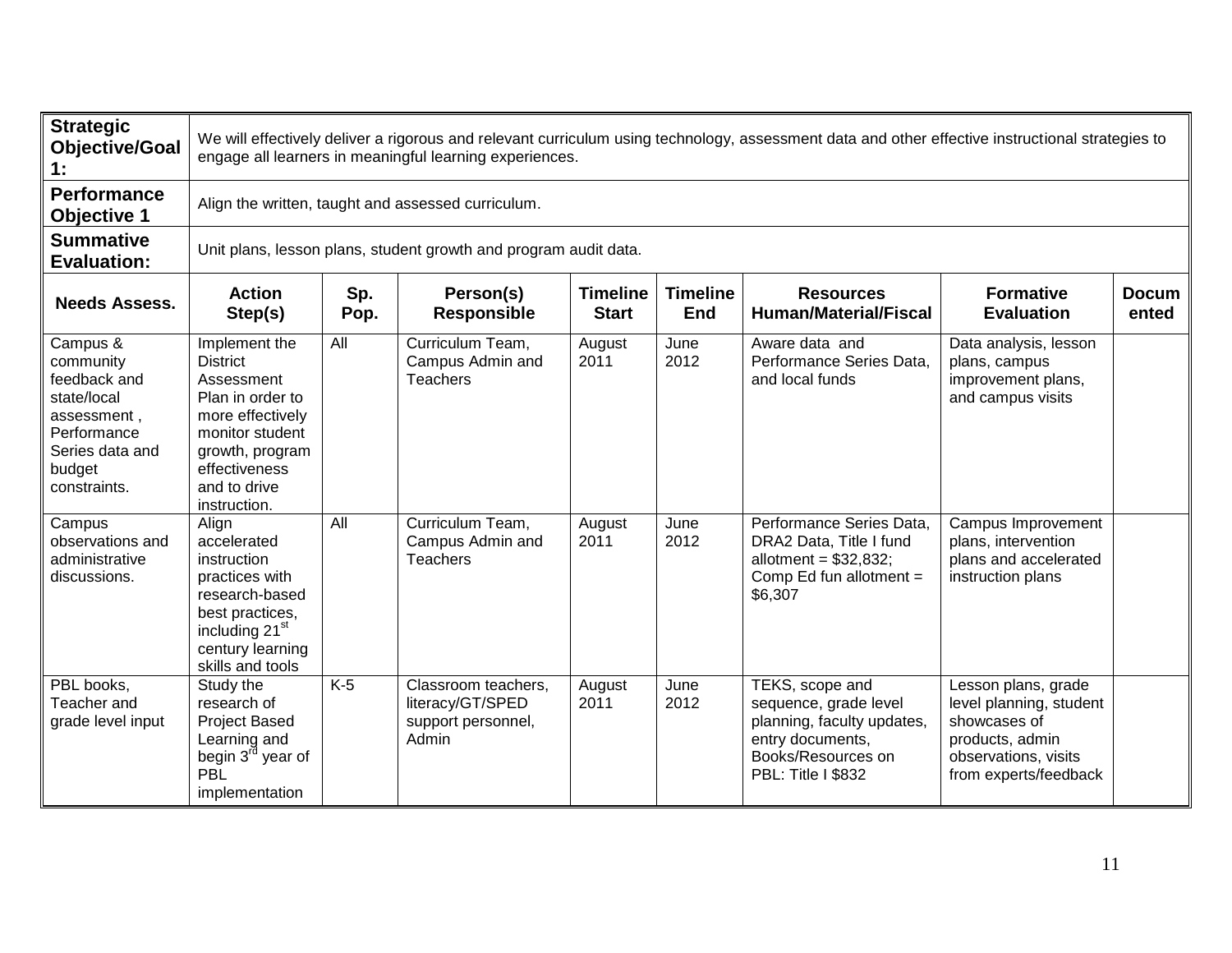| <b>Strategic</b><br><b>Objective/Goal</b><br>1: | We will effectively deliver a rigorous and relevant curriculum using technology, assessment data and other effective instructional strategies to<br>engage all learners in meaningful learning experiences. |                                                                  |                                                                        |                                 |                               |                                                                                                                                                                                                   |                                          |                       |  |  |  |  |  |
|-------------------------------------------------|-------------------------------------------------------------------------------------------------------------------------------------------------------------------------------------------------------------|------------------------------------------------------------------|------------------------------------------------------------------------|---------------------------------|-------------------------------|---------------------------------------------------------------------------------------------------------------------------------------------------------------------------------------------------|------------------------------------------|-----------------------|--|--|--|--|--|
| <b>Performance</b><br><b>Objective 1</b>        | Align the written, taught and assessed curriculum.                                                                                                                                                          |                                                                  |                                                                        |                                 |                               |                                                                                                                                                                                                   |                                          |                       |  |  |  |  |  |
| <b>Summative</b><br><b>Evaluation:</b>          |                                                                                                                                                                                                             | Unit plans, lesson plans, student growth and program audit data. |                                                                        |                                 |                               |                                                                                                                                                                                                   |                                          |                       |  |  |  |  |  |
| <b>Needs Assess.</b>                            | <b>Action</b><br>Step(s)                                                                                                                                                                                    | Sp.<br>Pop.                                                      | Person(s)<br><b>Responsible</b>                                        | <b>Timeline</b><br><b>Start</b> | <b>Timeline</b><br><b>End</b> | <b>Resources</b><br><b>Human/Material/Fiscal</b>                                                                                                                                                  | <b>Formative</b><br><b>Evaluation</b>    | <b>Docum</b><br>ented |  |  |  |  |  |
| Teacher and<br>grade level input                | Plan grade level<br>PBL units to<br>incorporate<br><b>TEKS and soft</b><br>skills                                                                                                                           | $K-5$                                                            | Classroom teachers,<br>campus admin                                    | August<br>2011                  | June<br>2012                  | Plannings days for grade<br>level teams, campus<br>trainings during<br>instructional day, TEKS,<br>scope and sequence,<br>grade level planning, subs<br>needed for planning,; Title<br>I \$4,000, | Completed PBL units,                     |                       |  |  |  |  |  |
| Campus feedback                                 | Provide for a<br>comparison of<br><b>Project Based</b><br>Learning and<br>STEM in a<br>presentation for<br>staff by Town<br>Center teachers                                                                 | $K-5$                                                            | <b>Town Center</b><br>Teachers, Classroom<br>teachers, campus<br>admin | August<br>2011                  | June<br>2012                  | Compensation for the<br>presenters: Title I \$150                                                                                                                                                 | Sign in sheet, Agenda<br>for the speaker |                       |  |  |  |  |  |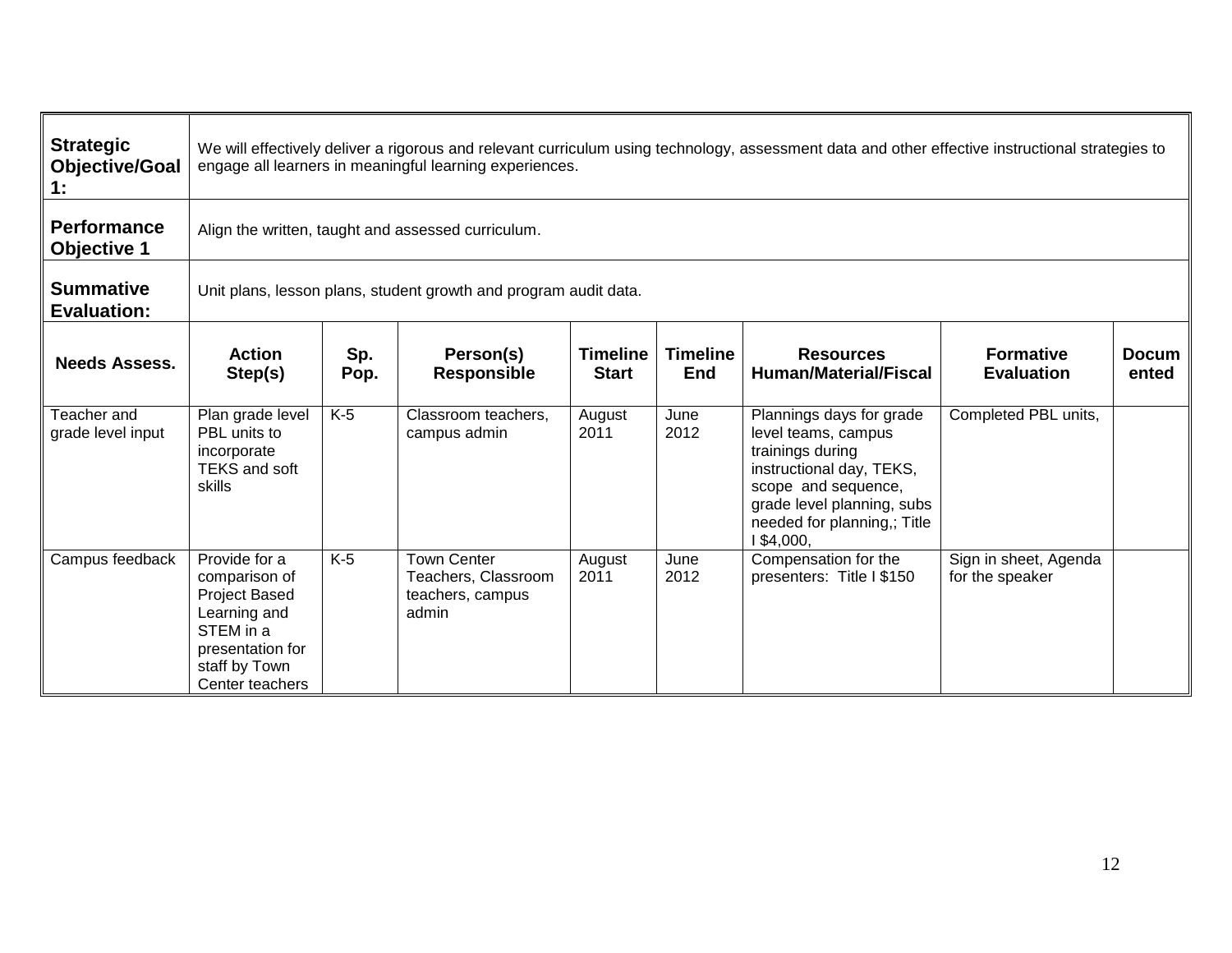| <b>Strategic</b><br><b>Objective/Goal</b><br>1:      | We will effectively deliver a rigorous and relevant curriculum using technology, assessment data and other effective instructional strategies to<br>engage all learners in meaningful learning experiences. |                                                                  |                                     |                                 |                               |                                                                                                                                                                                                     |                                                       |                       |  |  |  |  |  |
|------------------------------------------------------|-------------------------------------------------------------------------------------------------------------------------------------------------------------------------------------------------------------|------------------------------------------------------------------|-------------------------------------|---------------------------------|-------------------------------|-----------------------------------------------------------------------------------------------------------------------------------------------------------------------------------------------------|-------------------------------------------------------|-----------------------|--|--|--|--|--|
| <b>Performance</b><br><b>Objective 1</b>             | Align the written, taught and assessed curriculum.                                                                                                                                                          |                                                                  |                                     |                                 |                               |                                                                                                                                                                                                     |                                                       |                       |  |  |  |  |  |
| <b>Summative</b><br><b>Evaluation:</b>               |                                                                                                                                                                                                             | Unit plans, lesson plans, student growth and program audit data. |                                     |                                 |                               |                                                                                                                                                                                                     |                                                       |                       |  |  |  |  |  |
| <b>Needs Assess.</b>                                 | <b>Action</b><br>Step(s)                                                                                                                                                                                    | Sp.<br>Pop.                                                      | Person(s)<br><b>Responsible</b>     | <b>Timeline</b><br><b>Start</b> | <b>Timeline</b><br><b>End</b> | <b>Resources</b><br><b>Human/Material/Fiscal</b>                                                                                                                                                    | <b>Formative</b><br><b>Evaluation</b>                 | <b>Docum</b><br>ented |  |  |  |  |  |
| Campus feedback                                      | Provide for a<br><b>Project Based</b><br>Learning<br>presentation for<br>staff by a<br>national<br>educational<br>leader in PBL                                                                             | $K-5$                                                            | Classroom teachers.<br>campus admin | August<br>2011                  | June<br>2012                  | Compensation for the<br>presenters: Title I \$3,300                                                                                                                                                 | Sign in sheet, Agenda<br>for the speaker              |                       |  |  |  |  |  |
| District and<br>Campus Feedback                      | <b>Teachers</b><br>upload Aware<br>data to make<br>informed<br>curriculum<br>choices                                                                                                                        | All                                                              | Classroom teachers,<br>campus admin | August<br>2011                  | June<br>2012                  | Aware computer systems,<br>Aware handouts and<br>trainings,                                                                                                                                         | Staff sign in sheet,<br>Agenda for the<br>trainings   |                       |  |  |  |  |  |
| Campus feedback<br>and administrative<br>discussions | <b>Travel to Spring</b><br>ISD to observe<br>the schoolwide<br>model of Project<br><b>Based Learning</b><br>(PBL) and<br>establish a<br>partnership with<br>Spring ISD                                      | $K-5$ , and<br>Specials<br>Teacher<br>s,<br>Admin.               | Campus Admin.                       | August<br>2011                  | June<br>2012                  | CISD Transportation,<br>classroom walkthroughs<br>by teacher to observe<br>other teachers at Spring<br>ISD, meal reimbursement:<br>Title I \$1200; substitute<br>teachers needed Title1:<br>\$4,000 | Teacher notes and<br>implementation of<br>those ideas |                       |  |  |  |  |  |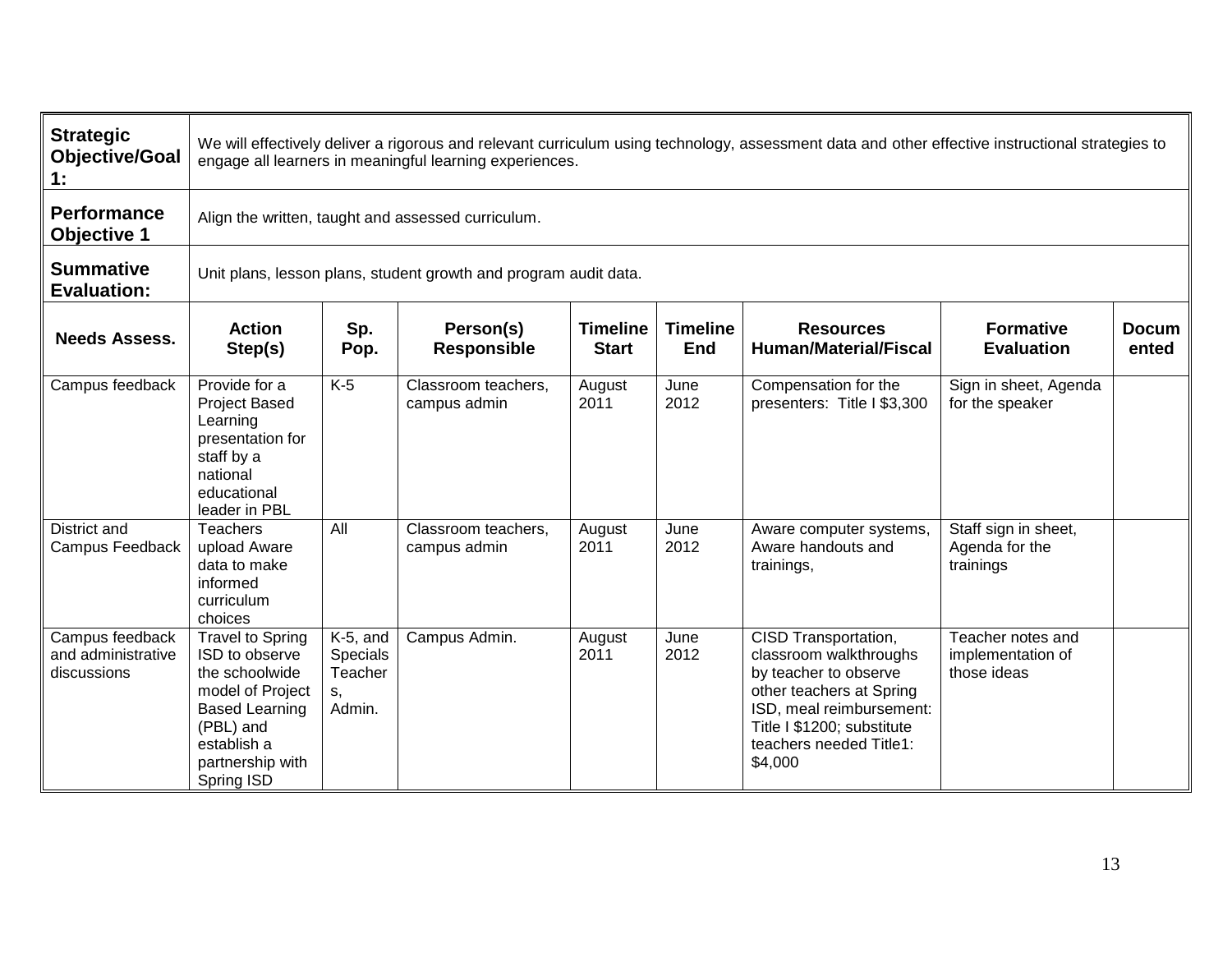| <b>Strategic</b><br><b>Objective/Goal</b><br>1: | We will effectively deliver a rigorous and relevant curriculum using technology, assessment data and other effective instructional strategies to<br>engage all learners in meaningful learning experiences. |                                                                  |                                                                                                                                                      |                                 |                               |                                                                     |                                                                                                                                               |                                           |  |  |  |  |
|-------------------------------------------------|-------------------------------------------------------------------------------------------------------------------------------------------------------------------------------------------------------------|------------------------------------------------------------------|------------------------------------------------------------------------------------------------------------------------------------------------------|---------------------------------|-------------------------------|---------------------------------------------------------------------|-----------------------------------------------------------------------------------------------------------------------------------------------|-------------------------------------------|--|--|--|--|
| <b>Performance</b><br><b>Objective 1</b>        | Align the written, taught and assessed curriculum.                                                                                                                                                          |                                                                  |                                                                                                                                                      |                                 |                               |                                                                     |                                                                                                                                               |                                           |  |  |  |  |
| <b>Summative</b><br><b>Evaluation:</b>          |                                                                                                                                                                                                             | Unit plans, lesson plans, student growth and program audit data. |                                                                                                                                                      |                                 |                               |                                                                     |                                                                                                                                               |                                           |  |  |  |  |
| <b>Needs Assess.</b>                            | <b>Action</b><br>Step(s)                                                                                                                                                                                    | Sp.<br>Pop.                                                      | Person(s)<br><b>Responsible</b>                                                                                                                      | <b>Timeline</b><br><b>Start</b> | <b>Timeline</b><br><b>End</b> | <b>Resources</b><br><b>Human/Material/Fiscal</b>                    | <b>Formative</b><br><b>Evaluation</b>                                                                                                         | <b>Docum</b><br>ented                     |  |  |  |  |
| <b>CISD Strategic</b><br><b>Plan 2009</b>       | Create tools for<br>evaluating<br>student choices<br>in learning<br>experiences and<br>seek ways to<br>expand student<br>choice in all<br>curricular areas                                                  | All                                                              | Assistant<br>Superintendent of<br>Curriculum and<br>Instruction, Classroom<br>teachers,<br>GT/literacy/ESL/SPED<br>support with grade<br>level teams | August<br>2011                  | June<br>2012                  | Directors of Curriculum<br>and Teachers, Gizmos,<br>Title I: \$2500 | <b>Student Satisfaction</b><br>Survey Data, rubrics,<br>results of pretesting,<br>interest inventories,<br>student differentiated<br>products | <b>CISD</b><br>Strategi<br>c Plan<br>2009 |  |  |  |  |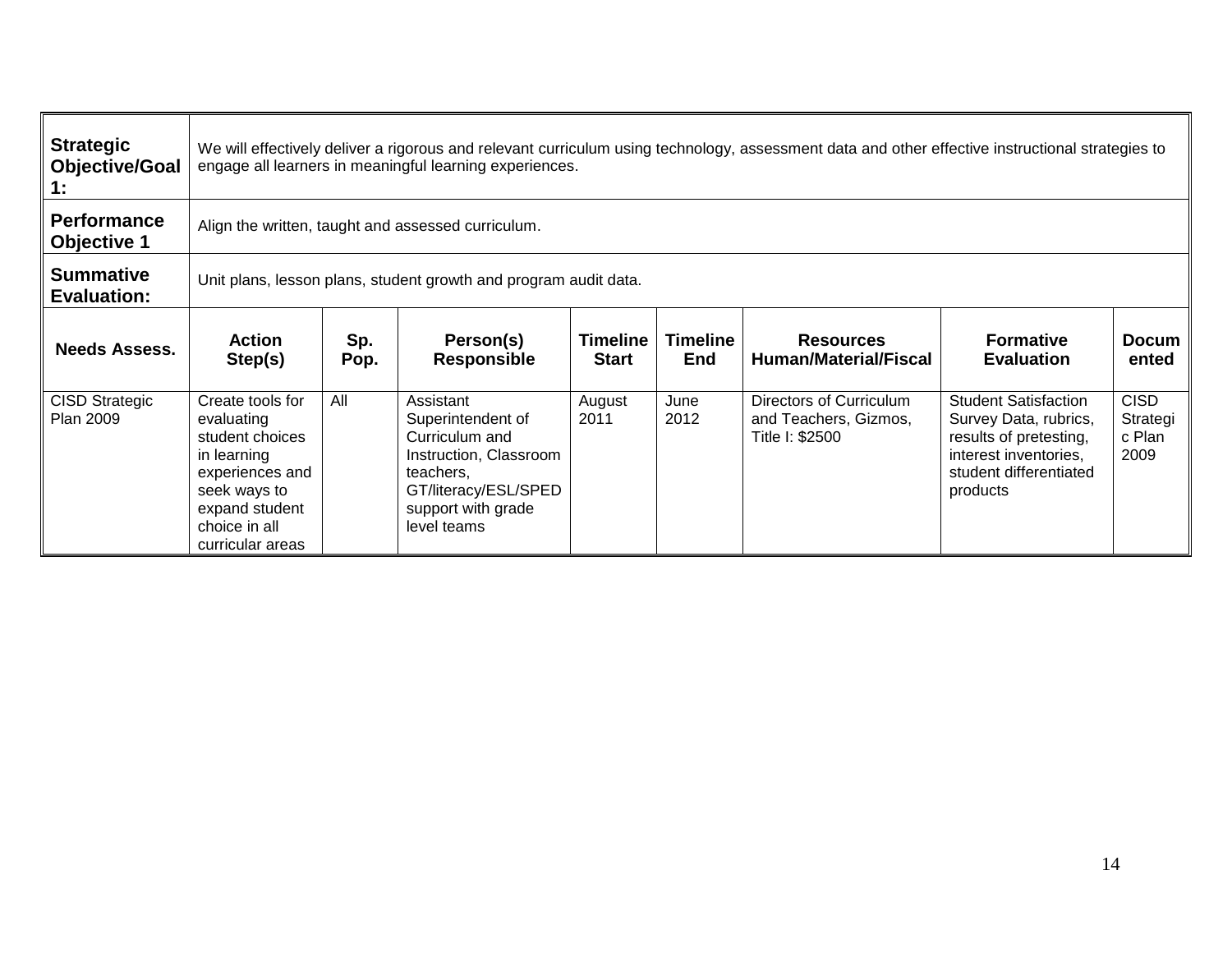| <b>Strategic Objective/Goal 1:</b>                                                                                                                                                                                                                     | We will effectively deliver a rigorous and relevant curriculum using technology, assessment data and other effective instructional<br>strategies to engage all learners in meaningful learning experiences.                                                                                                                                                                                                                                                                                |                                                                          |                                                                                                                                                                                                                                                                                                                                                                                |                                 |                        |                                                                                                                                                                                                                                                                                             |                                                                                                                          |                       |  |  |  |
|--------------------------------------------------------------------------------------------------------------------------------------------------------------------------------------------------------------------------------------------------------|--------------------------------------------------------------------------------------------------------------------------------------------------------------------------------------------------------------------------------------------------------------------------------------------------------------------------------------------------------------------------------------------------------------------------------------------------------------------------------------------|--------------------------------------------------------------------------|--------------------------------------------------------------------------------------------------------------------------------------------------------------------------------------------------------------------------------------------------------------------------------------------------------------------------------------------------------------------------------|---------------------------------|------------------------|---------------------------------------------------------------------------------------------------------------------------------------------------------------------------------------------------------------------------------------------------------------------------------------------|--------------------------------------------------------------------------------------------------------------------------|-----------------------|--|--|--|
| <b>Performance Objective 2:</b>                                                                                                                                                                                                                        | Sustain district-wide EC-12 TEKS-aligned curriculum and assessment with research-based instructional practices that enhance all<br>curricular areas.                                                                                                                                                                                                                                                                                                                                       |                                                                          |                                                                                                                                                                                                                                                                                                                                                                                |                                 |                        |                                                                                                                                                                                                                                                                                             |                                                                                                                          |                       |  |  |  |
| <b>Summative Evaluation:</b>                                                                                                                                                                                                                           | Eduphoria records, on-line/paper evaluations, walkthroughs, and evaluations of campus needs assessments                                                                                                                                                                                                                                                                                                                                                                                    |                                                                          |                                                                                                                                                                                                                                                                                                                                                                                |                                 |                        |                                                                                                                                                                                                                                                                                             |                                                                                                                          |                       |  |  |  |
| <b>Needs Assess.</b>                                                                                                                                                                                                                                   | <b>Action Step(s)</b>                                                                                                                                                                                                                                                                                                                                                                                                                                                                      | Sp. Pop.                                                                 | Person(s)<br>Responsible                                                                                                                                                                                                                                                                                                                                                       | <b>Timeline</b><br><b>Start</b> | <b>Timeline</b><br>End | <b>Resources</b><br><b>Human/Material/Fiscal</b>                                                                                                                                                                                                                                            | <b>Formative</b><br><b>Evaluation</b>                                                                                    | <b>Docum</b><br>ented |  |  |  |
| Quantitative data such as<br><b>AEIS, TAKS Summary</b><br>Reports, and Local<br>Assessments.<br>Qualitative data such as<br>surveys, department<br>meetings, instructional<br>leader meetings, team<br>leader meetings, and<br>classroom walkthroughs. | Participate in<br>initial/advanced training<br>in:<br>Assessment for<br>$\bullet$<br>learning<br>• Grading practices<br>Assessment<br>$\bullet$<br>management<br>system's role in data<br>collection<br>• Assessment<br>management<br>system's role in Rtl<br>DRA <sub>2</sub><br>Tier I instruction<br>$\bullet$<br>Engagement, rigor,<br>and individualization<br>Math curricular<br>blocks<br>Rtl updates<br>$\bullet$<br>Data disaggregation<br><b>STAAR training</b><br>$\bullet$ PBL | Curriculum<br>team,<br>Special Ed.<br>Team, and<br>campus<br>admin. team | Director of Staff<br>Development,<br>Curriculum<br>Directors,<br>Director of<br>School<br>Improvement,<br>Director of<br>Elementary<br>Curriculum and<br>Assistant<br>Superintendent<br>of Curriculum,<br>Instruction, and<br>Assessment,<br>math content<br>specialist, AP,<br>literacy coach,<br>GT teacher,<br>SPED teachers,<br>MTA teacher,<br><b>CISD PBL</b><br>leaders | June<br>2011                    | July<br>2012           | Assessment<br>management system,<br>Outside consultants, in-<br>district presenters,<br>books, manuals,<br>Region 10 workshops,<br>etc., TEKS, AP/IB<br>standards, Title I<br>\$1,000 for instructional<br>materials and<br>supplies, local & IDEA<br>Stimulus funds, and<br>D.A.T.E. grant | Eduphoria<br>records,<br>classroom<br>walkthroughs, Rtl<br>Tier 1<br>documentation,<br>and campus<br>needs<br>assessment |                       |  |  |  |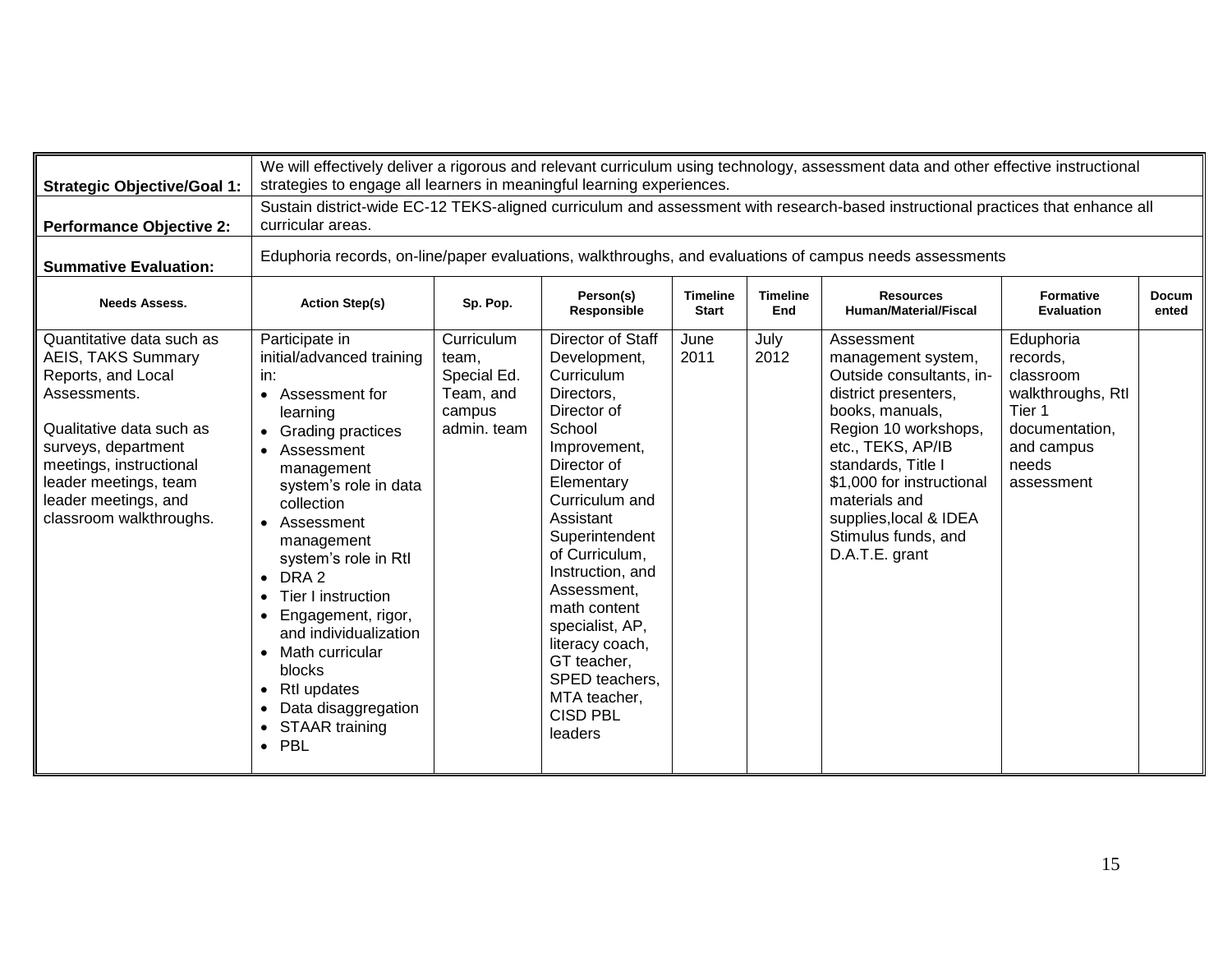| <b>Strategic Objective/Goal 1:</b>                                                                                                                                                                                                   | We will effectively deliver a rigorous and relevant curriculum using technology, assessment data and other effective instructional<br>strategies to engage all learners in meaningful learning experiences. |                                                                                                                                                           |                                                          |                                 |                        |                                                                                                                                                                                                                                                                    |                                                                                                                 |                       |  |  |  |
|--------------------------------------------------------------------------------------------------------------------------------------------------------------------------------------------------------------------------------------|-------------------------------------------------------------------------------------------------------------------------------------------------------------------------------------------------------------|-----------------------------------------------------------------------------------------------------------------------------------------------------------|----------------------------------------------------------|---------------------------------|------------------------|--------------------------------------------------------------------------------------------------------------------------------------------------------------------------------------------------------------------------------------------------------------------|-----------------------------------------------------------------------------------------------------------------|-----------------------|--|--|--|
| <b>Performance Objective 2:</b>                                                                                                                                                                                                      | Sustain district-wide EC-12 TEKS-aligned curriculum and assessment with research-based instructional practices that enhance all<br>curricular areas.                                                        |                                                                                                                                                           |                                                          |                                 |                        |                                                                                                                                                                                                                                                                    |                                                                                                                 |                       |  |  |  |
| <b>Summative Evaluation:</b>                                                                                                                                                                                                         | Eduphoria records, on-line/paper evaluations, walkthroughs, and evaluations of campus needs assessments                                                                                                     |                                                                                                                                                           |                                                          |                                 |                        |                                                                                                                                                                                                                                                                    |                                                                                                                 |                       |  |  |  |
| <b>Needs Assess.</b>                                                                                                                                                                                                                 | <b>Action Step(s)</b>                                                                                                                                                                                       | Sp. Pop.                                                                                                                                                  | Person(s)<br>Responsible                                 | <b>Timeline</b><br><b>Start</b> | <b>Timeline</b><br>End | <b>Resources</b><br>Human/Material/Fiscal                                                                                                                                                                                                                          | <b>Formative</b><br><b>Evaluation</b>                                                                           | <b>Docum</b><br>ented |  |  |  |
| Quantitative data such as<br>AEIS, TAKS Summary<br>Reports, local assessments.<br>Qualitative data such as<br>surveys, department<br>meetings, instructional<br>leader meetings, team<br>leader meetings, classroom<br>walkthroughs. | Provide additional<br>opportunities to<br>supplement training<br>and improve instruction<br>for targeted<br>populations.                                                                                    | <b>All CISD</b><br>Instructional<br><b>Staff of Title</b><br>I Campuses,<br>Director of<br>School<br>Improvement<br>and<br>Curriculum<br><b>Directors</b> | <b>Title I Campus</b><br>Administrators                  | August<br>2011                  | June<br>2012           | Plannings days for<br>grade level teams,<br>campus trainings<br>during instructional<br>day, State Parent<br>Involvement<br>Conference, Title I:<br>\$2,000, Nat'l Title One<br>Conference Title I:<br>\$4,000                                                     | <b>Campus Needs</b><br>Assessment and<br>documentation of<br>additional staff<br>development<br>opportunities   |                       |  |  |  |
| Campus AEIS report and<br>campus assessment data.                                                                                                                                                                                    | Create and implement<br>an Rtl transition plan<br>aligned to District<br>initiative.                                                                                                                        | Campus<br>admin team<br>and staff.                                                                                                                        | Curriculum<br>Department and<br>Campus<br>Administrators | June<br>2011                    | July<br>2012           | Curriculum department,<br>intervention services,<br>compensatory<br>education funds \$2307<br>and local funds, for<br>tutoring, and<br>interventions, grade<br>level Rtl binders, Rti<br>brochure shared at<br>curriculum night,<br>monthly faculty Rtl<br>updates | Local and state<br>assessments<br>and campus<br>visits.                                                         |                       |  |  |  |
| Math TAKS 3-5, Math<br>Benchmarks K-1, and PS<br>tests 2-5                                                                                                                                                                           | Strengthen focused<br>math differentiated<br>small groups                                                                                                                                                   | PreK-5                                                                                                                                                    | Classroom<br>teachers                                    | Aug<br>2011                     | June<br>2012           | <b>IStations and Reading</b><br>A to Z, Title I \$8850<br>increased Neufeld<br>training and<br>student/teacher<br>program use,                                                                                                                                     | Lesson plans,<br>walkthroughs,<br>student products,<br>math<br>benchmarks,<br>PST intervention<br>plans/minutes |                       |  |  |  |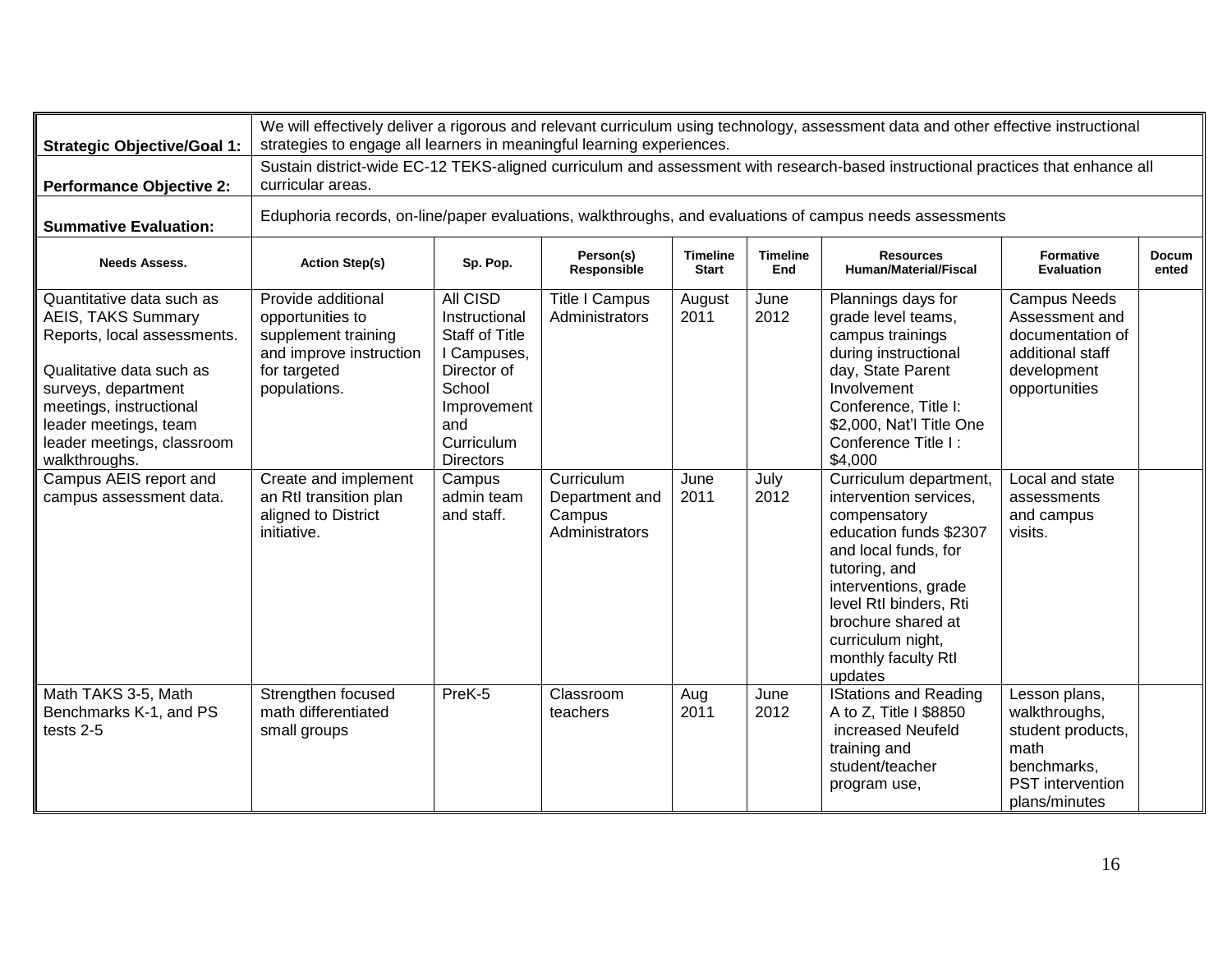| <b>Strategic Objective/Goal 1:</b>            | We will effectively deliver a rigorous and relevant curriculum using technology, assessment data and other effective instructional<br>strategies to engage all learners in meaningful learning experiences.                                |     |                                          |                |              |                                                                                                                                                                                                                                          |                                                                                                                         |  |  |  |
|-----------------------------------------------|--------------------------------------------------------------------------------------------------------------------------------------------------------------------------------------------------------------------------------------------|-----|------------------------------------------|----------------|--------------|------------------------------------------------------------------------------------------------------------------------------------------------------------------------------------------------------------------------------------------|-------------------------------------------------------------------------------------------------------------------------|--|--|--|
| <b>Performance Objective 3:</b>               | Communicate district assessment plan to parents and teachers and report outcomes individually to parents and collectively to<br>stakeholders.                                                                                              |     |                                          |                |              |                                                                                                                                                                                                                                          |                                                                                                                         |  |  |  |
| <b>Summative Evaluation:</b>                  | Copies of documents used to communicate to parents, teachers, students and stakeholders                                                                                                                                                    |     |                                          |                |              |                                                                                                                                                                                                                                          |                                                                                                                         |  |  |  |
| <b>Needs Assess.</b>                          | Sp.<br>Person(s)<br><b>Timeline</b><br><b>Timeline</b><br><b>Action Step(s)</b><br><b>Resources Human/Material/Fiscal</b><br><b>Formative Evaluation</b><br>Pop.<br>Responsible<br><b>Start</b><br>End                                     |     |                                          |                |              |                                                                                                                                                                                                                                          |                                                                                                                         |  |  |  |
| Campus Feedback                               | Provide targeted<br>instruction and<br>guidance to help<br>students take<br>responsibility for<br>their individual<br>performance and<br>progress on<br>state/local<br>assessments.                                                        | All | Campus<br>Administrators                 | August<br>2011 | June<br>2012 | Classroom visits,<br>announcements, teachers,<br>campus administration,<br>counselors, Local funds and<br>State Comp Ed funds: \$4000<br>to support instructional needs<br>for students based on<br>individual needs and goal<br>setting | Student goal setting (grades 4-5<br>math, all middle school, &<br>Algebra I), teacher<br>communication and lesson plans |  |  |  |
| Campus Feedback,<br><b>Community Feedback</b> | Provide a parent<br>night to share 21 <sup>st</sup><br>century learning<br>strategies that will<br>be used in the<br>classroom through<br>the use of PBL.<br>Invite a speaker to<br>address how best to<br>support your student<br>at home | All | Campus<br>Administrators<br>and teachers | August<br>2011 | June<br>2012 | Materials needed for parent<br>night from Title I \$1,000,<br>Teachers, PTOs, parents and<br>guardians                                                                                                                                   | Sign in sheet                                                                                                           |  |  |  |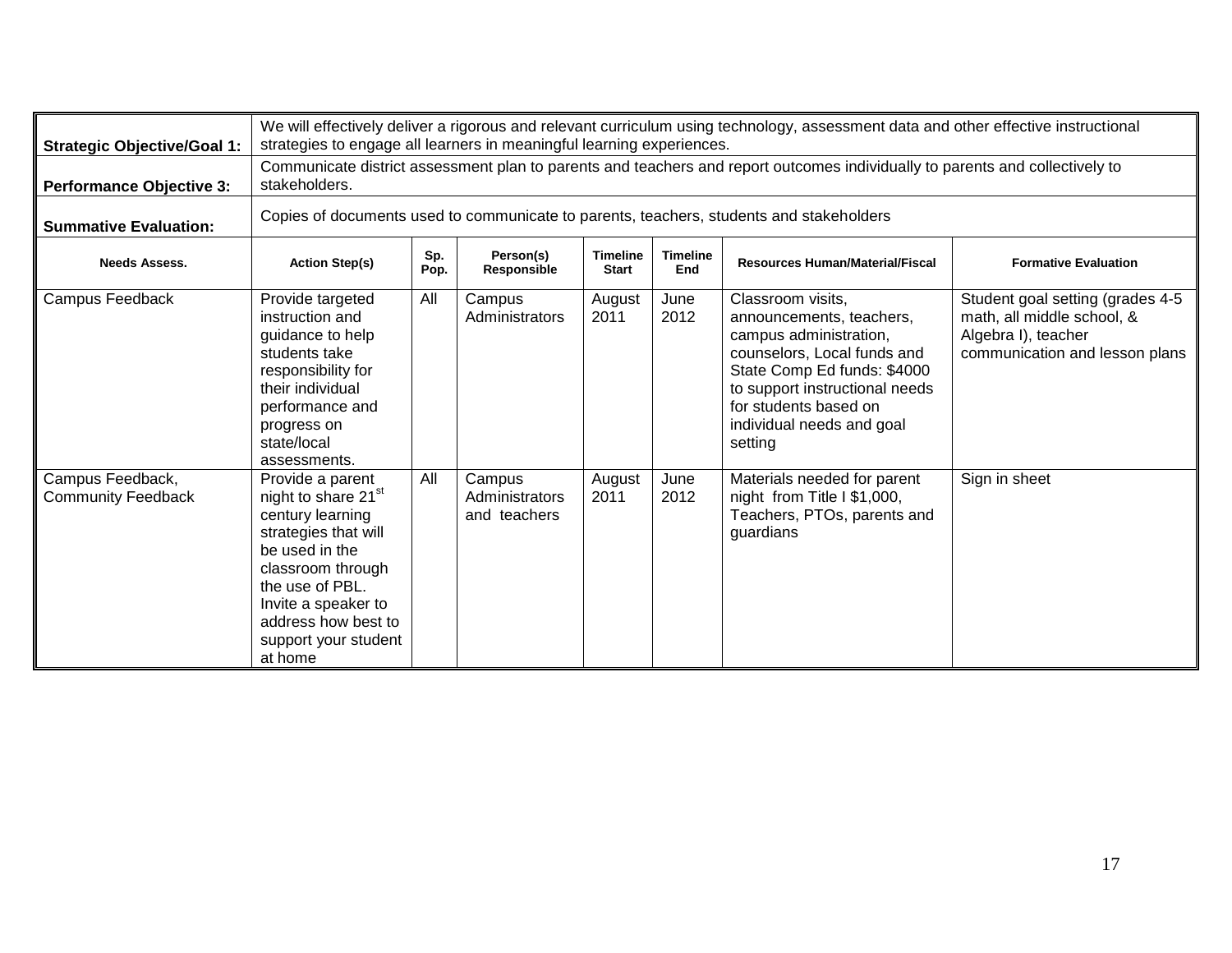| <b>Strategic Objective/Goal 1:</b> | We will effectively deliver a rigorous and relevant curriculum using technology, assessment data and other effective instructional<br>strategies to engage all learners in meaningful learning experiences. |                                                                                                                               |                                                                                                           |                                 |                        |                                                                                                                                                                                                                              |                             |                           |  |  |
|------------------------------------|-------------------------------------------------------------------------------------------------------------------------------------------------------------------------------------------------------------|-------------------------------------------------------------------------------------------------------------------------------|-----------------------------------------------------------------------------------------------------------|---------------------------------|------------------------|------------------------------------------------------------------------------------------------------------------------------------------------------------------------------------------------------------------------------|-----------------------------|---------------------------|--|--|
| <b>Performance Objective 6:</b>    |                                                                                                                                                                                                             | Integrate 21 <sup>st</sup> Century learning skills within the district.                                                       |                                                                                                           |                                 |                        |                                                                                                                                                                                                                              |                             |                           |  |  |
| <b>Summative Evaluation:</b>       | Survey                                                                                                                                                                                                      | Documentation of staff development offerings, updated teacher walkthrough, snapshot, grading rubrics and Student Satisfaction |                                                                                                           |                                 |                        |                                                                                                                                                                                                                              |                             |                           |  |  |
| <b>Needs Assess.</b>               | <b>Action Step(s)</b>                                                                                                                                                                                       | Sp. Pop.                                                                                                                      | Person(s)<br>Responsible                                                                                  | <b>Timeline</b><br><b>Start</b> | <b>Timeline</b><br>End | <b>Resources</b><br><b>Human/Material/Fiscal</b>                                                                                                                                                                             | <b>Formative Evaluation</b> | <b>Docu</b><br>ment<br>ed |  |  |
| CISD Strategic Plan 2009           | Create and pilot the<br>utilization of rubrics that<br>address 21 <sup>st</sup> Century<br>learning skills and<br>character traits and soft<br>skills that will be<br>embedded in the PBL<br>prompts.       | PreK-5                                                                                                                        | Curriculum<br>Directors, CHS<br>academy<br>teachers, and<br>$4th$ & $5th$ Grade<br>Reporting<br>Committee | June<br>2011                    | May<br>2012            | Campus<br>Administrators,<br>Director of New Tech<br>High, PBL content<br>specialists, I-Team,<br>Head Librarian, cross<br>discipline CCRS,<br>partnership for 21 <sup>st</sup><br>Century Learning,<br>and Buck Institute., | $21st$ Century rubric       |                           |  |  |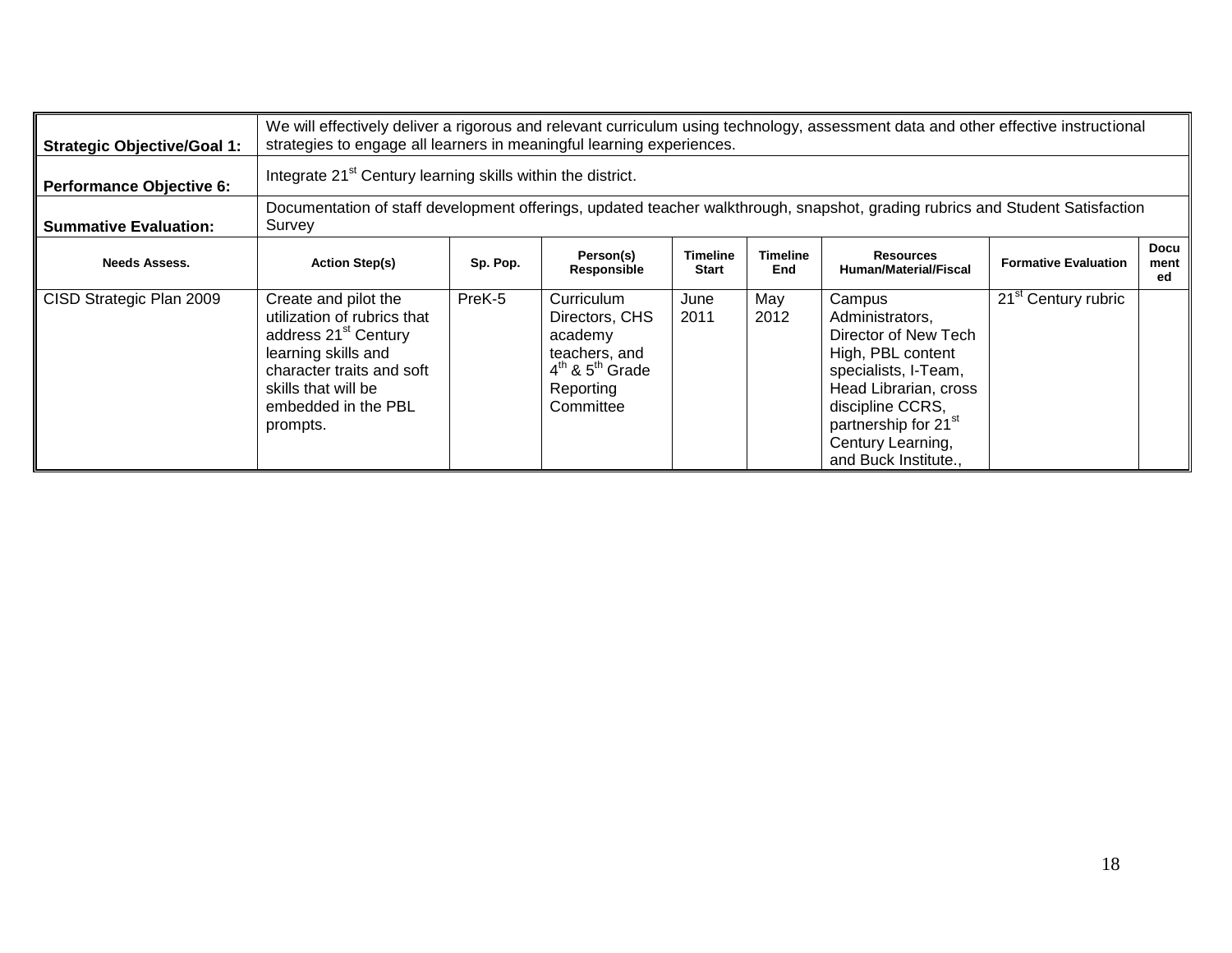| <b>Strategic Objective/Goal 1:</b>                                                      |                                                                                                                                                                                  | We will effectively deliver a rigorous and relevant curriculum using technology, assessment data and other effective instructional<br>strategies to engage all learners in meaningful learning experiences. |                                                           |                                 |                        |                                                                                                                |                                                                 |                       |  |  |  |
|-----------------------------------------------------------------------------------------|----------------------------------------------------------------------------------------------------------------------------------------------------------------------------------|-------------------------------------------------------------------------------------------------------------------------------------------------------------------------------------------------------------|-----------------------------------------------------------|---------------------------------|------------------------|----------------------------------------------------------------------------------------------------------------|-----------------------------------------------------------------|-----------------------|--|--|--|
| <b>Performance Objective 7:</b>                                                         |                                                                                                                                                                                  | Increase connections between real world experiences and authentic classroom instruction.                                                                                                                    |                                                           |                                 |                        |                                                                                                                |                                                                 |                       |  |  |  |
| <b>Summative Evaluation:</b>                                                            |                                                                                                                                                                                  | Documentation of lessons containing real world experiences, service learning and authentic classroom instruction                                                                                            |                                                           |                                 |                        |                                                                                                                |                                                                 |                       |  |  |  |
| <b>Needs Assess.</b>                                                                    | <b>Action Step(s)</b>                                                                                                                                                            | Sp. Pop.                                                                                                                                                                                                    | Person(s)<br>Responsible                                  | <b>Timeline</b><br><b>Start</b> | <b>Timeline</b><br>End | <b>Resources</b><br><b>Human/Material/Fiscal</b>                                                               | <b>Formative</b><br>Evaluation                                  | <b>Docum</b><br>ented |  |  |  |
| CISD Strategic Plan 2009                                                                | Access parent talent pool<br>at the beginning of the<br>year or as needed to<br>support PBL needs.                                                                               | All                                                                                                                                                                                                         | Campus<br>Administrators,<br>Classroom<br><b>Teachers</b> | August<br>2011                  | June<br>2012           | Teachers, PTOs,<br>parents and<br>guardians                                                                    | Campus<br>improvement<br>plans. PTO, lists<br>of parent assets  |                       |  |  |  |
| CISD Strategic Plan 2009 and<br><b>CISD Middle School Strategic</b><br><b>Plan 2010</b> | Establish campus<br>schedules allowing for<br>time within the<br>instructional day for<br>students to explore and<br>reflect on various and<br>engaging learning<br>experiences. | All                                                                                                                                                                                                         | Campus<br>Administrators                                  | June<br>2011                    | August<br>2012         | Curriculum<br>department, model<br>schedules, VRE<br>modified schedule                                         | Campus<br>schedules 2011-<br>2012 and student<br>reflections    |                       |  |  |  |
| Campus Feedback                                                                         | Provide a SIOP staff<br>development<br>presentation, tutoring,<br>and materials to meet the<br>needs of our immigrant<br>students.                                               | Immigrant<br>students,<br>all staff                                                                                                                                                                         | Campus<br>Administrators<br>at VRE and<br>Austin          | August<br>2011                  | June<br>2012           | Teachers, immigrant<br>students; materials,<br>tutoring and staff<br>development from<br><b>Title I \$2997</b> | Tutoring logs,<br>staff<br>development<br>ideas to<br>implement |                       |  |  |  |
| Administrative discussions<br>and staff feedback                                        | To encourage the<br>positive relationship of<br>student and teacher,<br>each student will<br>complete a student<br>interest inventory                                            | All                                                                                                                                                                                                         | Classroom<br>Teacher                                      | August<br>2011                  | June<br>2012           | Student interest<br>inventory, grade level<br>discussions,                                                     | <b>Student</b><br>completed<br>inventory                        |                       |  |  |  |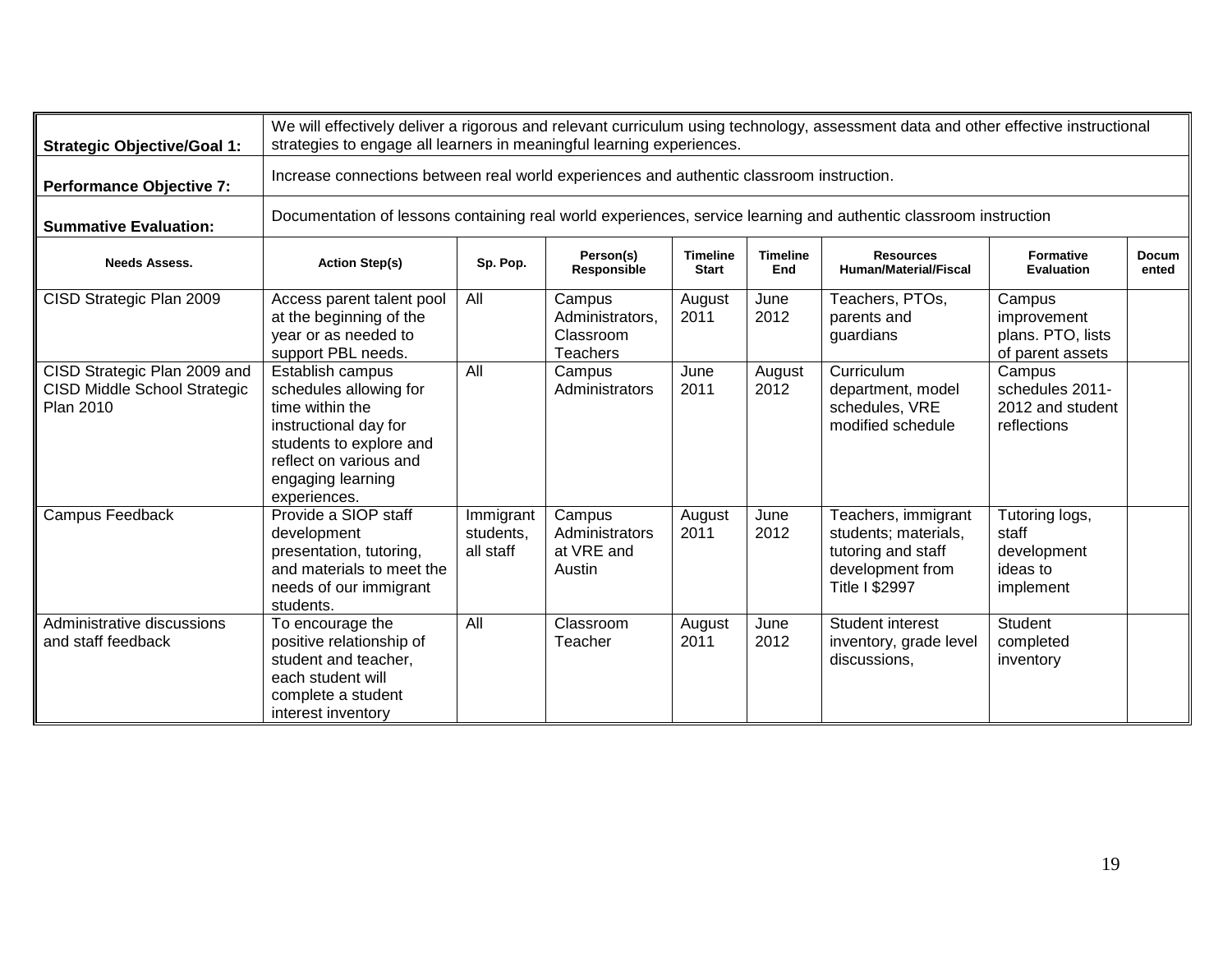| <b>Strategic Objective/Goal 1:</b> | We will effectively deliver a rigorous and relevant curriculum using technology, assessment data and other effective instructional<br>strategies to engage all learners in meaningful learning experiences. |                                                                          |                                                                                                                                          |                          |                        |                                                                          |                             |                   |  |  |
|------------------------------------|-------------------------------------------------------------------------------------------------------------------------------------------------------------------------------------------------------------|--------------------------------------------------------------------------|------------------------------------------------------------------------------------------------------------------------------------------|--------------------------|------------------------|--------------------------------------------------------------------------|-----------------------------|-------------------|--|--|
| <b>Performance Objective 11:</b>   |                                                                                                                                                                                                             | Sustain a district-wide effective School Health Advisory Council (SHAC). |                                                                                                                                          |                          |                        |                                                                          |                             |                   |  |  |
| <b>Summative Evaluation:</b>       | CIP checklists                                                                                                                                                                                              |                                                                          |                                                                                                                                          |                          |                        |                                                                          |                             |                   |  |  |
| <b>Needs Assess.</b>               | <b>Action Step(s)</b>                                                                                                                                                                                       | Sp. Pop.                                                                 | Person(s)<br>Responsible                                                                                                                 | Timeline<br><b>Start</b> | <b>Timeline</b><br>End | <b>Resources</b><br>Human/Material/Fiscal                                | <b>Formative Evaluation</b> | <b>Documented</b> |  |  |
| <b>Student Satisfaction Survey</b> | Implement SHAC<br>recommended<br>indicators for<br>improving Coordinated<br>School Health<br>Programs on all<br>campuses.                                                                                   | All                                                                      | Asst. Supt. Of<br>Curriculum and<br>Instruction or<br>designee and<br>Campus<br>Administrators,<br>campus nurse,<br>campus PE<br>teacher | August<br>2011           | June<br>2012           | <b>SHAC Committee</b><br>indicators, members,<br>and SHAC campus<br>reps | <b>CIPs</b>                 |                   |  |  |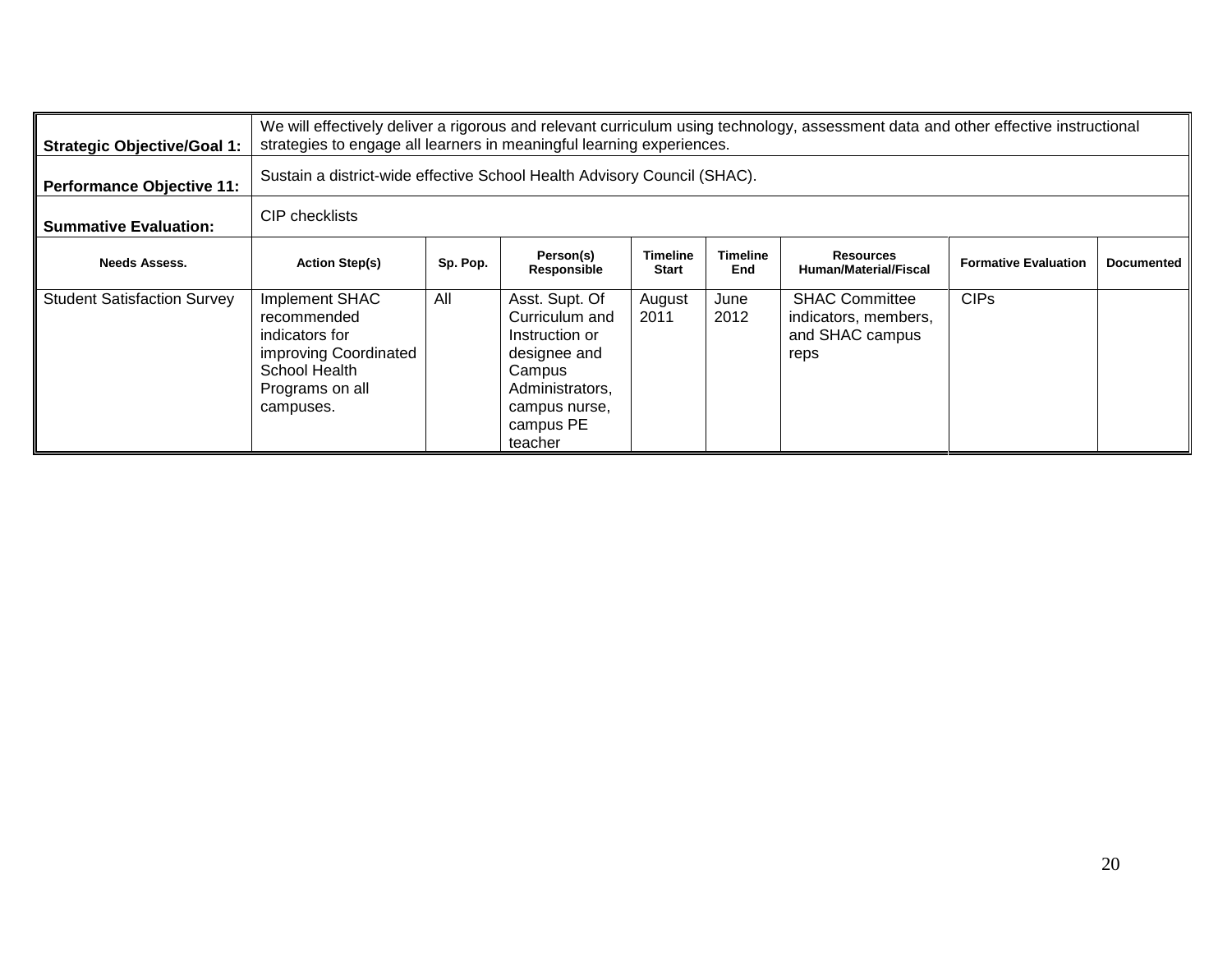| <b>Strategic Objective/Goal 1:</b> |                                                                                                                            | We will effectively deliver a rigorous and relevant curriculum using technology, and other effective instructional strategies to engage<br>all students in meaningful experiences.                                                                                                                                                                                                                                        |                                                                          |                   |                 |                                                                                                                                                                                      |                                                                                         |            |  |  |  |
|------------------------------------|----------------------------------------------------------------------------------------------------------------------------|---------------------------------------------------------------------------------------------------------------------------------------------------------------------------------------------------------------------------------------------------------------------------------------------------------------------------------------------------------------------------------------------------------------------------|--------------------------------------------------------------------------|-------------------|-----------------|--------------------------------------------------------------------------------------------------------------------------------------------------------------------------------------|-----------------------------------------------------------------------------------------|------------|--|--|--|
| <b>Performance Objective 13</b>    |                                                                                                                            | Improve student performance and program effectiveness by meeting state and federal standards<br>Meet or exceed the state target percentage of students graduating with a Recommended High School Program (RHSP) who<br>are receiving special education services.<br>Maintain acceptable percentage related to state target of In-School Suspension (ISS) placements for students receiving<br>special education services. |                                                                          |                   |                 |                                                                                                                                                                                      |                                                                                         |            |  |  |  |
| <b>Summative Evaluation:</b>       |                                                                                                                            | Public Education Information Management System (PEIMS) reports, Performance Based Monitoring Analysis System (PBMAS)<br>reports, Academic Excellence Indicator System (AEIS), and SPED referral reports                                                                                                                                                                                                                   |                                                                          |                   |                 |                                                                                                                                                                                      |                                                                                         |            |  |  |  |
| Needs Assess.                      | Action<br>Step(s)                                                                                                          | Sp.<br>Pop.                                                                                                                                                                                                                                                                                                                                                                                                               | Person(s)<br>Responsible                                                 | Timeline<br>Start | Timeline<br>End | Resources<br>Human/Material/Fiscal                                                                                                                                                   | Formative<br>Evaluation                                                                 | Documented |  |  |  |
| <b>PEIMS</b>                       | Provide<br>training on<br>Positive<br><b>Behavioral</b><br><b>Supports</b><br>cohorts,<br>training<br>through<br>Region X. | All                                                                                                                                                                                                                                                                                                                                                                                                                       | Campus AP,<br>Directors of<br>SpEd<br>Intervention<br><b>Specialists</b> | August<br>2011    | June<br>2012    | Incident codes per<br>campus, positive behavior<br>support plan template,<br>campus staff,<br>Specialist/LSSP Region<br>10 (School wide PBS),<br>and SpEd local and<br>federal funds | Eduphoria records                                                                       |            |  |  |  |
| <b>PEIMS</b>                       | Implement<br>and provide<br>advanced<br>training on<br>alternative<br>options to<br>In-School<br>Suspension.               | SpEd                                                                                                                                                                                                                                                                                                                                                                                                                      | Campus<br>Administration,<br>Directors of<br>SpEd                        | August<br>2011    | June<br>2012    | Campus administration,<br>Directors of SpEd, Region<br>10, Intervention<br>Specialist/LSSP and<br>SpEd local and federal<br>funds                                                    | Eduphoria records,<br>input from<br>administrative<br>staff, and input<br>from teachers |            |  |  |  |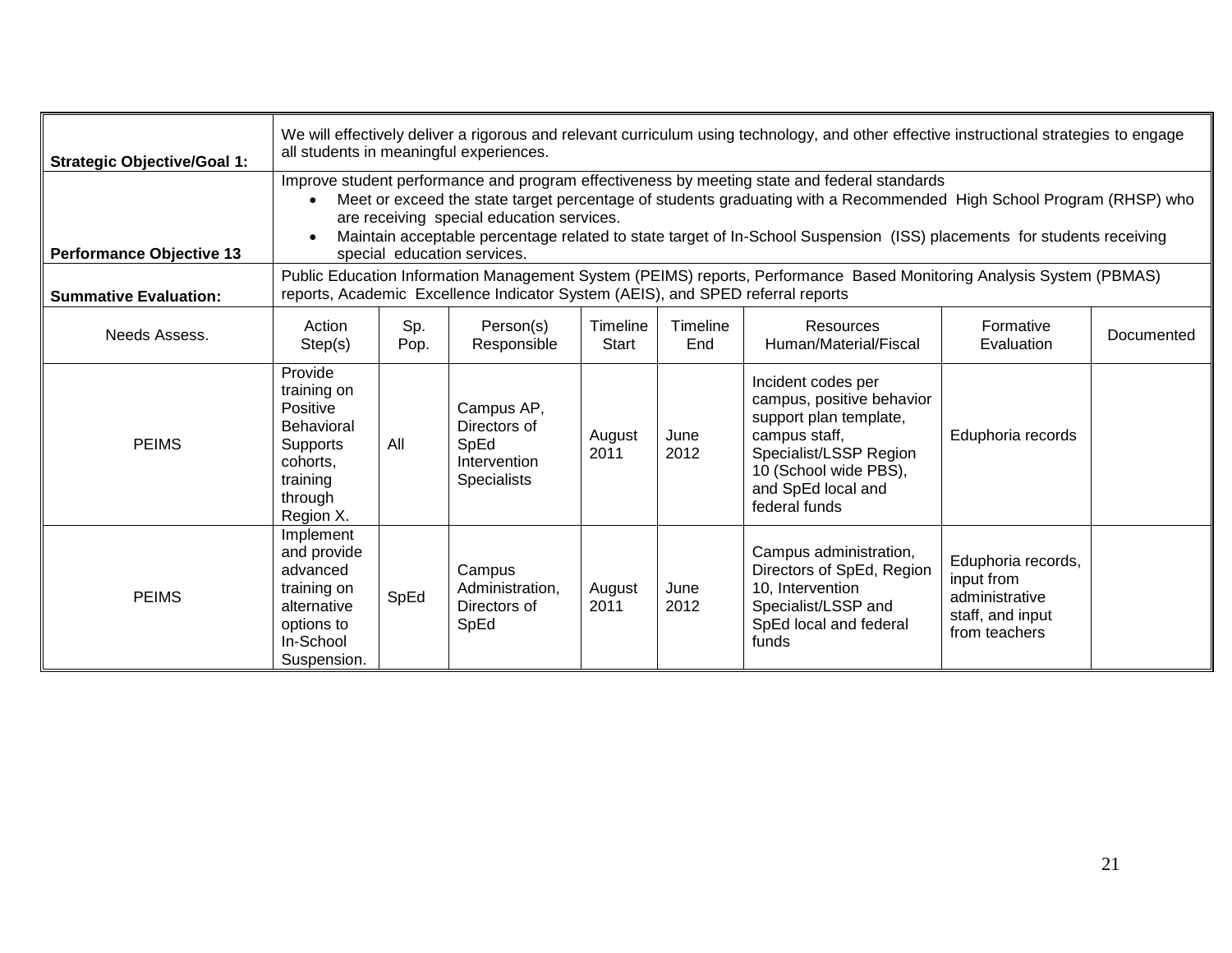| <b>Strategic</b><br><b>Objective/Goal 2:</b> | We will identify CISD character traits to be integrated throughout the district and develop means to assess student demonstration of<br>those traits. |                                                                                                                          |                                                                 |                                 |                               |                                                                                                                                                              |                                                                           |                   |  |  |
|----------------------------------------------|-------------------------------------------------------------------------------------------------------------------------------------------------------|--------------------------------------------------------------------------------------------------------------------------|-----------------------------------------------------------------|---------------------------------|-------------------------------|--------------------------------------------------------------------------------------------------------------------------------------------------------------|---------------------------------------------------------------------------|-------------------|--|--|
| <b>Performance</b><br><b>Objective 2</b>     |                                                                                                                                                       | Embed Character Education within the CISD Curriculum and service learning projects in order to reach all students.       |                                                                 |                                 |                               |                                                                                                                                                              |                                                                           |                   |  |  |
| <b>Summative</b><br><b>Evaluation:</b>       |                                                                                                                                                       | Documentation of campus character education program within each Campus Improvement Plan and Curriculum Management System |                                                                 |                                 |                               |                                                                                                                                                              |                                                                           |                   |  |  |
| <b>Needs Assess.</b>                         | <b>Action</b><br>Step(s)                                                                                                                              | Sp.<br>Pop.                                                                                                              | Person(s)<br><b>Responsible</b>                                 | <b>Timeline</b><br><b>Start</b> | <b>Timeline</b><br><b>End</b> | <b>Resources</b><br><b>Human/Material/Fiscal</b>                                                                                                             | <b>Formative</b><br><b>Evaluation</b>                                     | <b>Documented</b> |  |  |
| CISD Strategic Plan 2009                     | Align and<br>assess<br>character<br>education<br>programs.                                                                                            | All                                                                                                                      | Curriculum<br>directors,<br>admins and<br>classroom<br>teachers | August<br>2011                  | June<br>2012                  | List of Character<br>Education best practices<br>and resources,<br>instructional specialists,<br>content curriculum writers<br>and local funds               | CISD curriculum<br>documents, lesson<br>plans, classroom<br>visits        |                   |  |  |
| CISD Strategic Plan 2009                     | Develop<br>reflection<br>methods<br>within<br>appropriate<br>content areas<br>which guide<br>students to<br>recognize<br>Character<br>Traits.         | All                                                                                                                      | Curriculum<br>Directors,<br>Classroom<br>teachers               | August<br>2011                  | June<br>2012                  | List of Character<br><b>Education best practices</b><br>and resources.<br>instructional specialists,<br>content curriculum writers<br>and local funds        | CISD curriculum<br>documents, lesson<br>plans, classroom<br>visits        |                   |  |  |
| CISD Strategic Plan 2009                     | Align the<br>character traits<br>rubric and the<br>global<br>proficiency<br>skills within<br>the 4/5 and<br>CHS academy<br>report cards.              | All                                                                                                                      | Curriculum<br>directors,<br>admins and<br>classroom<br>teachers | August<br>2011                  | June<br>2012                  | <b>List of Character</b><br><b>Education best practices</b><br>and resources,<br>instructional specialists,<br>content curriculum writers<br>and local funds | <b>CISD</b> curriculum<br>documents, lesson<br>plans, classroom<br>visits |                   |  |  |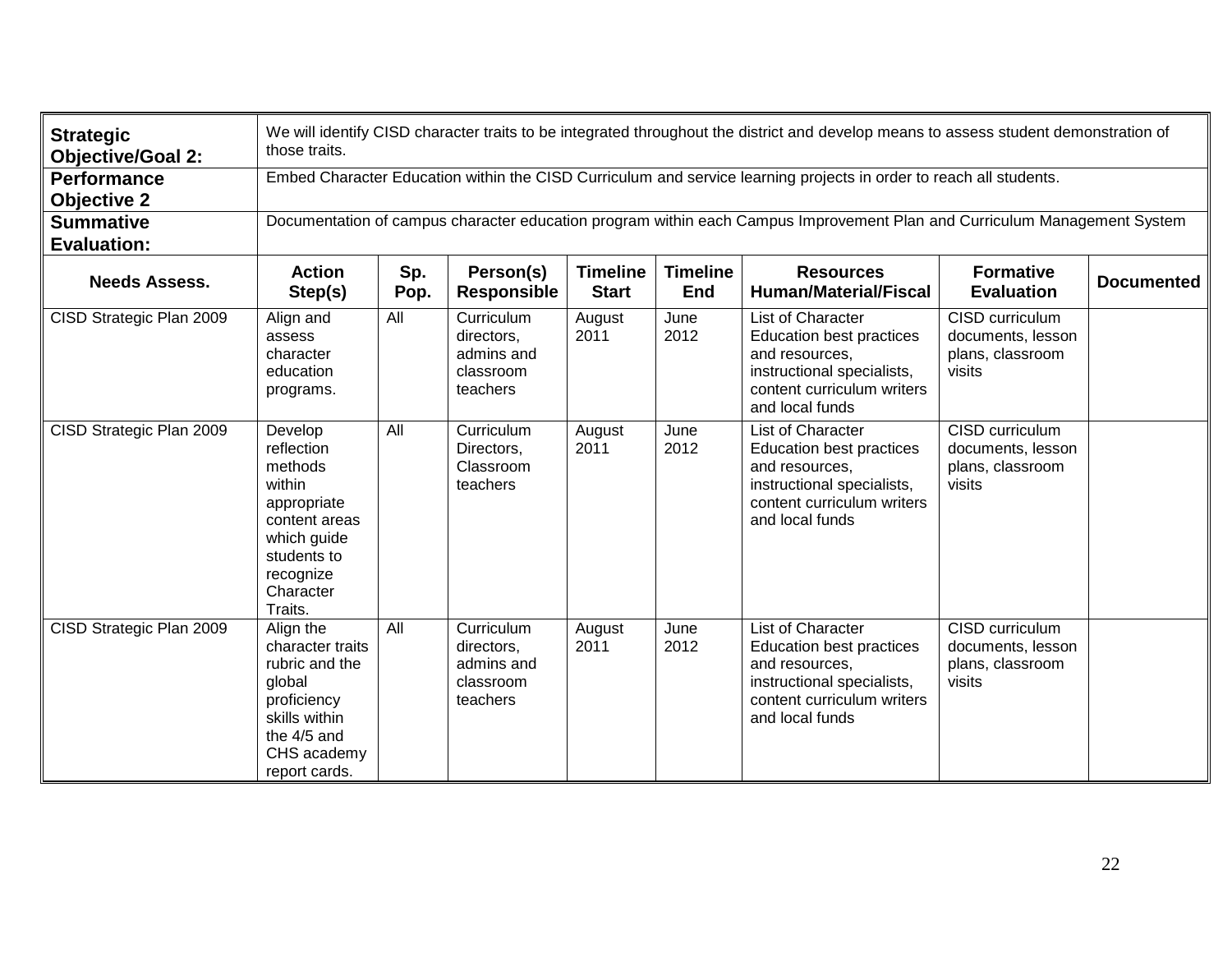| <b>Strategic</b><br><b>Objective/Goal 2:</b>    | those traits.                                                                                                          | We will identify CISD character traits to be integrated throughout the district and develop means to assess student demonstration of |                                                                |                          |                               |                                                                                    |                                              |                   |  |
|-------------------------------------------------|------------------------------------------------------------------------------------------------------------------------|--------------------------------------------------------------------------------------------------------------------------------------|----------------------------------------------------------------|--------------------------|-------------------------------|------------------------------------------------------------------------------------|----------------------------------------------|-------------------|--|
| <b>Performance</b><br><b>Objective 2</b>        |                                                                                                                        | Embed Character Education within the CISD Curriculum and service learning projects in order to reach all students.                   |                                                                |                          |                               |                                                                                    |                                              |                   |  |
| <b>Summative</b><br><b>Evaluation:</b>          |                                                                                                                        | Documentation of campus character education program within each Campus Improvement Plan and Curriculum Management System             |                                                                |                          |                               |                                                                                    |                                              |                   |  |
| <b>Needs Assess.</b>                            | <b>Action</b><br>Step(s)                                                                                               | Sp.<br>Pop.                                                                                                                          | Person(s)<br><b>Responsible</b>                                | Timeline<br><b>Start</b> | <b>Timeline</b><br><b>End</b> | <b>Resources</b><br>Human/Material/Fiscal                                          | <b>Formative</b><br><b>Evaluation</b>        | <b>Documented</b> |  |
| Campus/service learning<br>coordinator feedback | Integrate<br>Service<br>Learning and<br>other<br>Character Ed.<br>projects into<br>each content<br>area<br>curriculum. | All                                                                                                                                  | Curriculum<br>Directors.<br>Service<br>Learning<br>Coordinator | August<br>2011           | June<br>2012                  | CISD curriculum writers,<br>Service Learning Reps<br>and Service Learning<br>Grant | Classroom visits,<br>curriculum<br>documents |                   |  |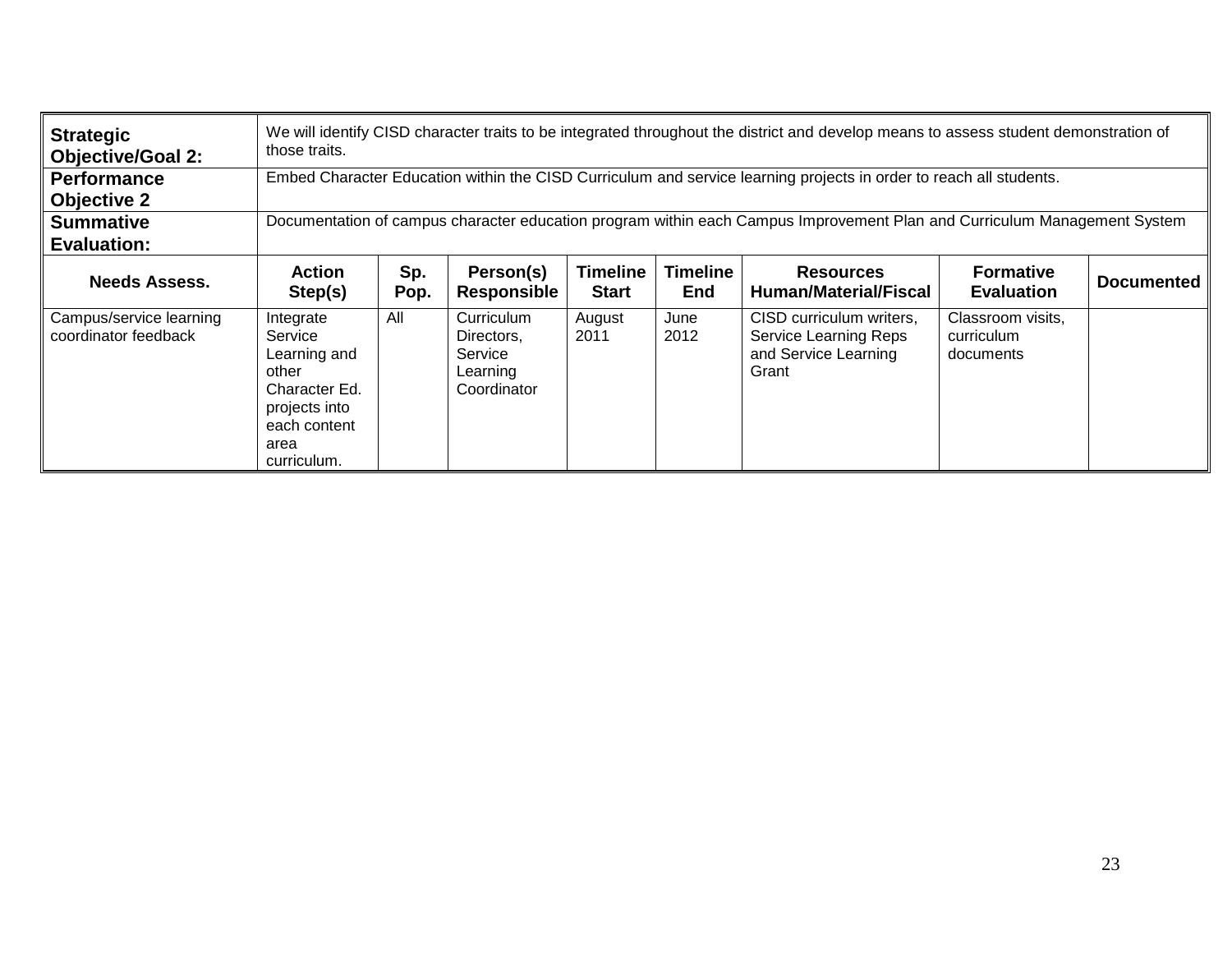| <b>Strategic Objective/Goal 2:</b>                                                       | We will identify CISD character traits to be integrated throughout the district and develop means to assess student<br>demonstration of those traits.                                                                                                                                            |                                                     |                                                                                                                              |                                 |                        |                                                                                                                                    |                                                                   |                       |  |  |
|------------------------------------------------------------------------------------------|--------------------------------------------------------------------------------------------------------------------------------------------------------------------------------------------------------------------------------------------------------------------------------------------------|-----------------------------------------------------|------------------------------------------------------------------------------------------------------------------------------|---------------------------------|------------------------|------------------------------------------------------------------------------------------------------------------------------------|-------------------------------------------------------------------|-----------------------|--|--|
| <b>Performance Objective 3:</b>                                                          |                                                                                                                                                                                                                                                                                                  | Sustain a district-wide safe and drug free program. |                                                                                                                              |                                 |                        |                                                                                                                                    |                                                                   |                       |  |  |
| <b>Summative Evaluation:</b>                                                             | Discipline referrals, secondary student satisfaction survey and safe schools survey                                                                                                                                                                                                              |                                                     |                                                                                                                              |                                 |                        |                                                                                                                                    |                                                                   |                       |  |  |
| <b>Needs Assess.</b>                                                                     | <b>Action Step(s)</b>                                                                                                                                                                                                                                                                            | Sp.<br>Pop.                                         | Person(s)<br><b>Responsible</b>                                                                                              | <b>Timeline</b><br><b>Start</b> | <b>Timeline</b><br>End | <b>Resources</b><br><b>Human/Material/Fiscal</b>                                                                                   | <b>Formative</b><br><b>Evaluation</b>                             | <b>Docum</b><br>ented |  |  |
| Discipline Referrals,<br>Anecdotal campus reports                                        | Provide on-going staff<br>training on drug and<br>relationship abuse<br>awareness, detection and<br>prevention.                                                                                                                                                                                  | All                                                 | Director of<br>School<br>Improvement,<br>Director of<br>Elementary<br>Curriculum,<br>Counselors,<br>campus<br>Administrators | August<br>2011                  | June<br>2012           | PEIMS data, SROs,<br>Counselors, parents<br>and Campus<br>Administrators                                                           | <b>Discipline</b><br>Referrals,<br>Anecdotal<br>campus<br>reports |                       |  |  |
| Discipline Referrals,<br>Anecdotal campus reports<br>Parent/community feedback           | Research and recommend<br>an effective drug<br>prevention program district<br>wide.                                                                                                                                                                                                              | All                                                 | Director of<br>School<br>Improvement<br>and Director of<br>Elementary<br>Curriculum                                          | August<br>2011                  | June<br>2012           | PEIMS, Library,<br><b>Exemplary Programs,</b><br>YMCA C.A.R.E                                                                      | Recommended<br>plan                                               |                       |  |  |
| Discipline Referrals,<br>anecdotal campus reports<br>and the CISD Strategic Plan<br>2009 | Organize a committee at<br>each school that will<br>create a culture where<br>character qualities are<br>demonstrated daily.<br>Representation<br>from all<br>stakeholders<br>Tasked with web-<br>$\bullet$<br>site, logo,<br>recognition<br>program, anti-<br>bullying and<br>positive culture. | All                                                 | Curriculum<br>department<br>and campus<br>staff                                                                              | August<br>2011                  | June<br>2012           | Campus counselors,<br>campus administrators,<br>Director of School<br>Improvement, anti-<br>bullying programs and<br>CISD web-site | <b>Discipline</b><br>referrals and<br>anecdotal<br>reports        |                       |  |  |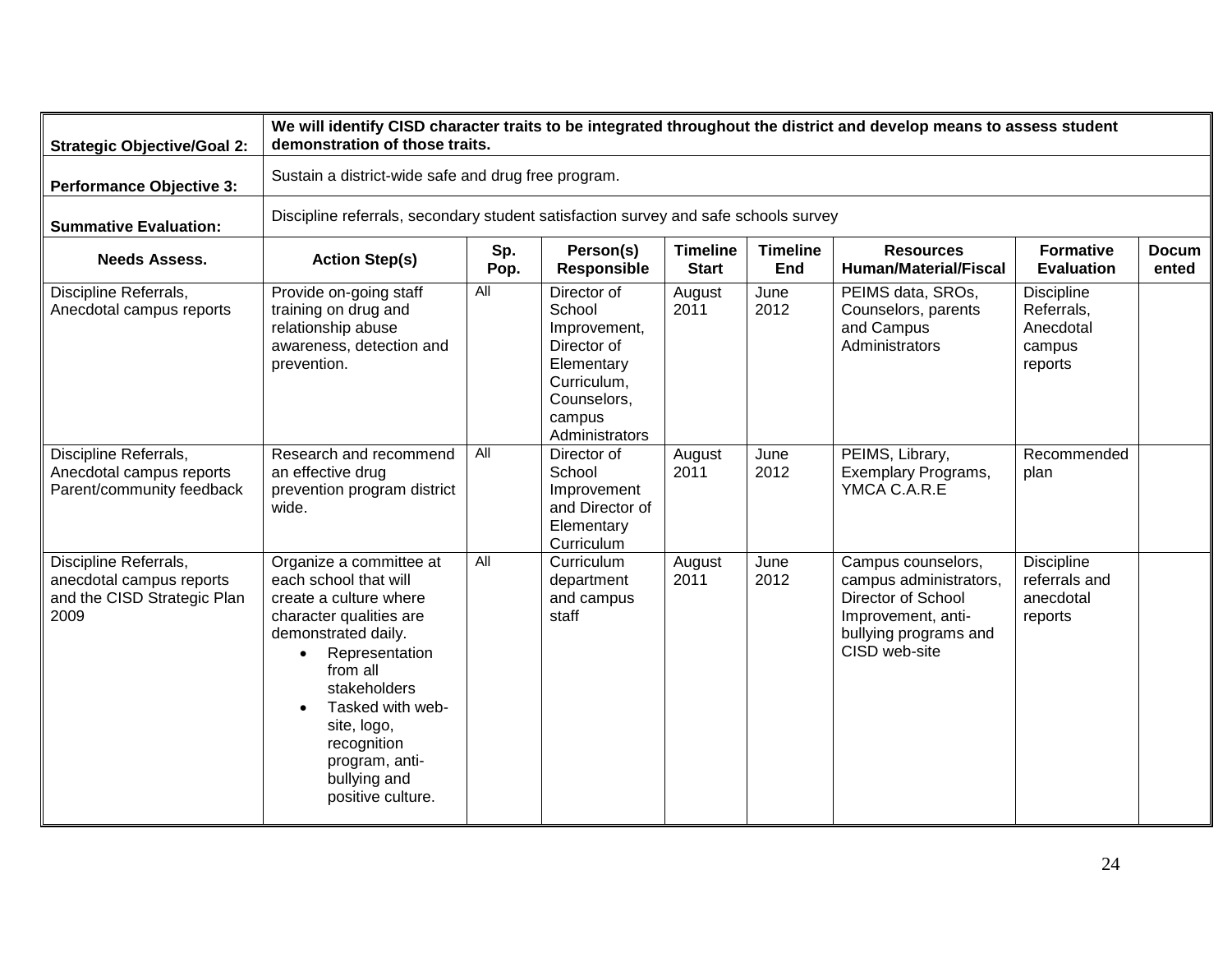| <b>Strategic Objective/Goal 2:</b>                           |                                                                                                                                                                                                                                      | We will identify CISD character traits to be integrated throughout the district and develop means to assess student<br>demonstration of those traits. |                                                                                               |                                 |                               |                                                                                                                                                 |                                                                                  |                       |  |  |
|--------------------------------------------------------------|--------------------------------------------------------------------------------------------------------------------------------------------------------------------------------------------------------------------------------------|-------------------------------------------------------------------------------------------------------------------------------------------------------|-----------------------------------------------------------------------------------------------|---------------------------------|-------------------------------|-------------------------------------------------------------------------------------------------------------------------------------------------|----------------------------------------------------------------------------------|-----------------------|--|--|
| <b>Performance Objective 3:</b>                              |                                                                                                                                                                                                                                      | Sustain a district-wide safe and drug free program.                                                                                                   |                                                                                               |                                 |                               |                                                                                                                                                 |                                                                                  |                       |  |  |
| <b>Summative Evaluation:</b>                                 |                                                                                                                                                                                                                                      | Discipline referrals, secondary student satisfaction survey and safe schools survey                                                                   |                                                                                               |                                 |                               |                                                                                                                                                 |                                                                                  |                       |  |  |
| <b>Needs Assess.</b>                                         | <b>Action Step(s)</b>                                                                                                                                                                                                                | Sp.<br>Pop.                                                                                                                                           | Person(s)<br><b>Responsible</b>                                                               | <b>Timeline</b><br><b>Start</b> | <b>Timeline</b><br><b>End</b> | <b>Resources</b><br><b>Human/Material/Fiscal</b>                                                                                                | <b>Formative</b><br><b>Evaluation</b>                                            | <b>Docum</b><br>ented |  |  |
| Discipline Referrals,<br>Anecdotal campus Reports            | Participate in a district<br>wide anti-bullying program<br>based upon the principles<br>of the OLWEUS bullying<br>prevention program.<br>• CISD certified trainer<br>• Train campus<br>committees                                    | All                                                                                                                                                   | Director of<br>School<br>Improvement,<br>Counselors,<br>Teen<br>Leadership<br>teachers        | August<br>2011                  | June<br>2012                  | Support materials,<br>Teen Leadership<br>curriculum, School<br><b>Resource Officers</b><br>(SROs), and Region<br>X CISSS, Rachel's<br>Challenge | Curriculum<br>documents.<br>counselor &<br>nurse<br>feedback,<br>discipline data |                       |  |  |
| <b>Student Satisfaction Survey</b><br>and Discipline Reports | Review the Bullying<br>Reporting Process on<br>each campus and create a<br>district process. Process<br>should include the<br>reporting of sexual<br>harassment, dating<br>violence, sexual abuse<br>and other forms of<br>bullying. | All                                                                                                                                                   | Director of<br>School<br>Improvement,<br>campus<br>administrators<br>and campus<br>counselors | August<br>2011                  | June<br>2012                  | Counselors,<br>Administrators, bullying<br>research and Region X<br><b>CISSS</b>                                                                | New district<br>procedures<br>and 2012<br>Student<br>Satisfaction<br>Survey      |                       |  |  |